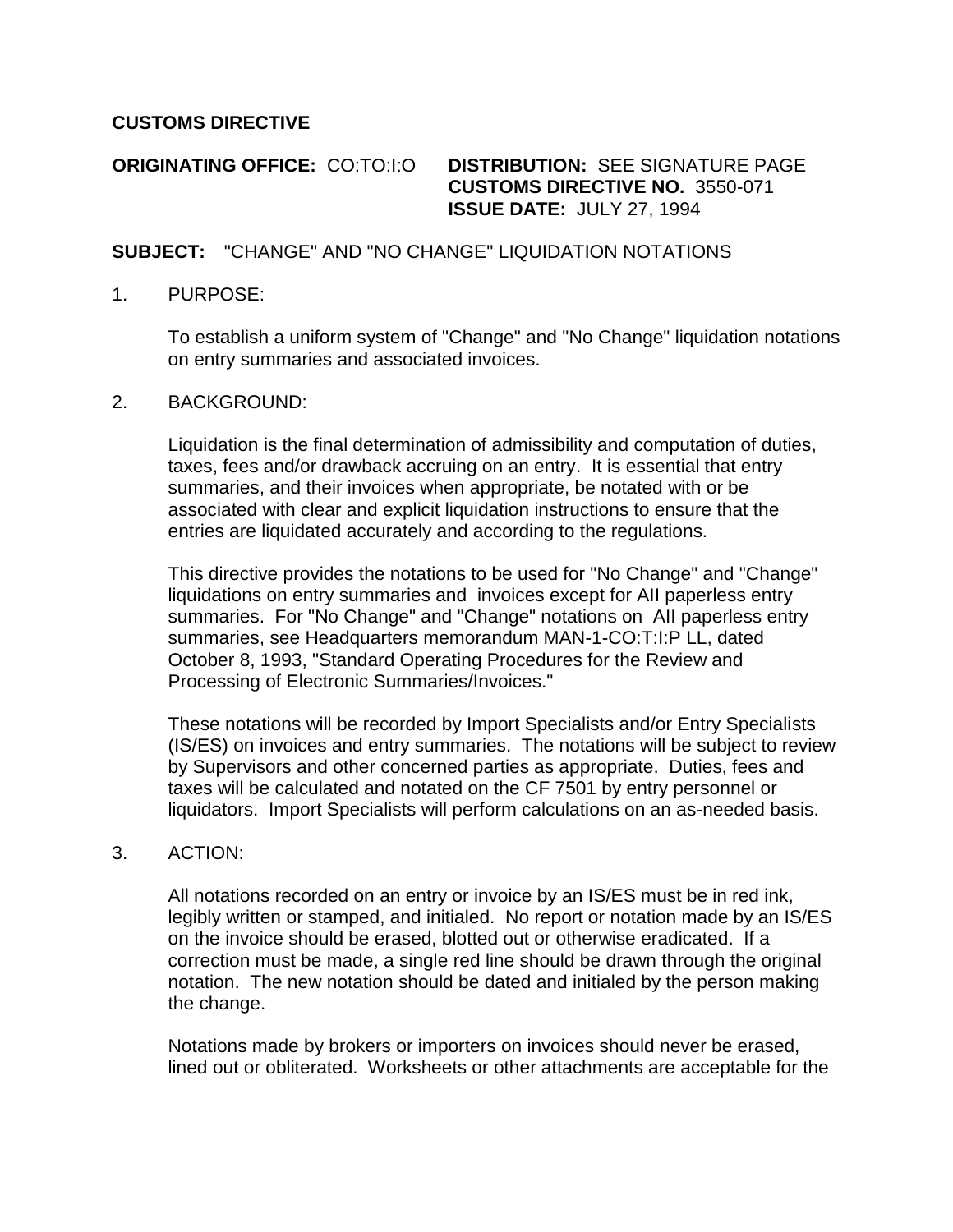required IS/ES notations provided that: (1) notations are in red ink as they would normally appear on the invoice or entry summary; (2) attachments are securely affixed to the entry summary package; and (3) there are clear references on the invoice and entry summary to the attachments.

 An exception to the above procedures may be made where the same appraisal or classification action is required on a large number of entries, e.g., anti dumping/countervailing. When this is the case, an appraisal or classification action may be written or printed out by computer and signed, then associated with each entry or batch of entries. However, this exception or any other exceptions determined to be necessary by a field office must be fully documented and submitted to Headquarters for approval before any action is taken on the entries.

Once an entry has been liquidated it should not be altered in any manner, except in the case of stipulations where green ink is appropriate. When an entry is reliquidated, a form or worksheet (see Attachment #1) should be filled out in red ink and attached to the entry summary showing the reliquidated amounts.

Please note: The amount provided for in 19 CFR 159.6 is currently \$10 but is subject to regulatory revision due to Title VI - Customs Modernization of the NAFTA Implementation Act of December 8, 1993.

A. No Change

A "No Change" entry summary is one in which there have been no changes reported in entered quantities, values, classification, or any other factor up to a net difference of less than \$10 (except Antidumping/ Countervailing (AD/CVD)) between the total liquidated duties and the total estimated duties deposited. When the IS/ES reviews an entry summary and agrees with the entered values and rates of duty, or there is a net difference of less than \$10 between the total estimated duties and total liquidated duties (except for AD/CVD), he/she shall notate the entry summary by placing check marks in the bottom of Columns 33 and 34 (or a NO CHANGE/AS ENTERED stamp may be used) and writing the appropriate liquidator code in the space provided. No notations are required on by-passed entries.

For AD/CVD purposes, when the Department of Commerce, International Trade Administration, instructs Customs to "liquidate at the rate required at the time of entry," the result is not necessarily a "No Change" liquidation because a bond may have been accepted in lieu of a cash deposit, etc.

B. Changes: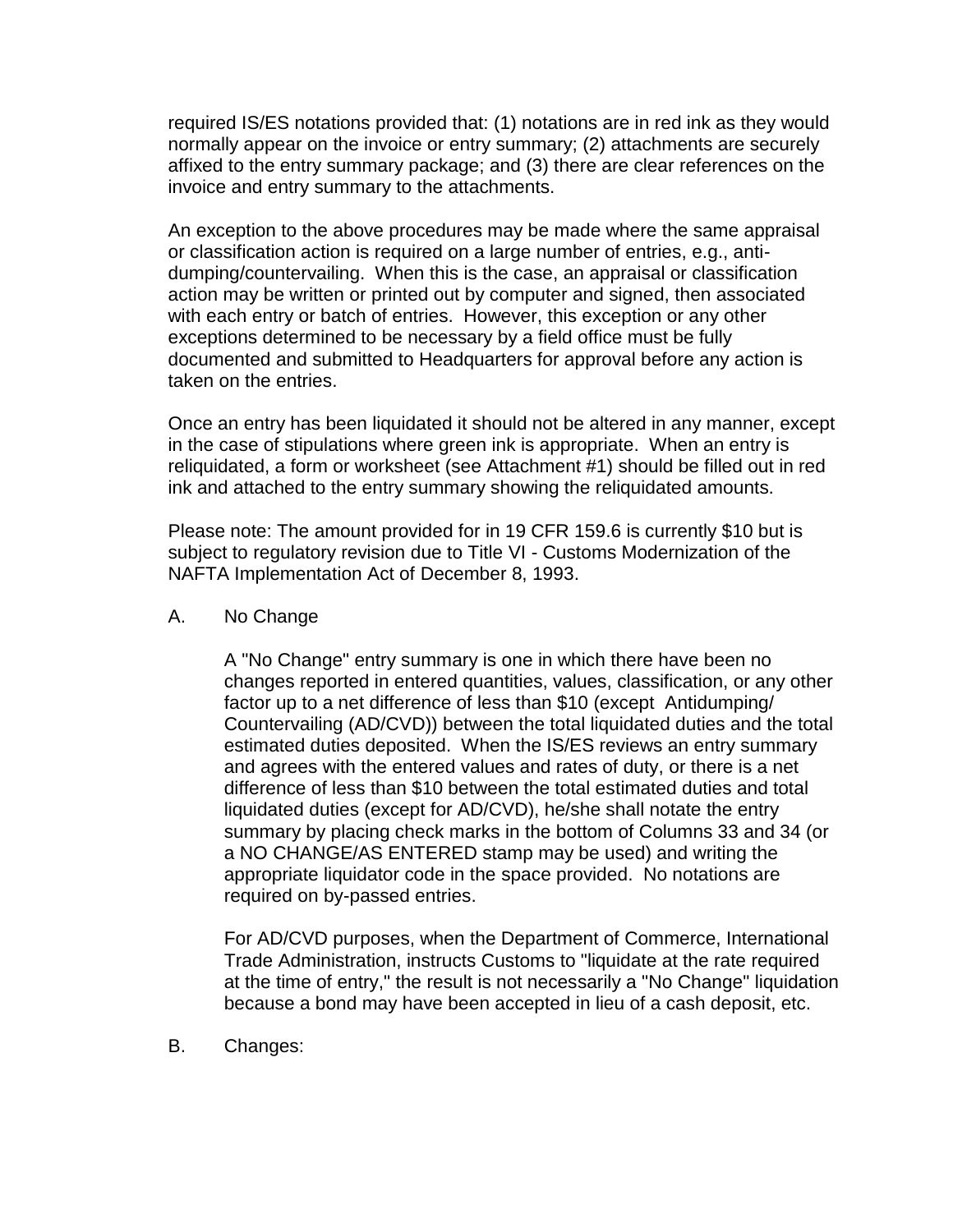A "Change" entry is one for which there is a difference of \$10 (except for AD/CVD) or more between the total liquidated duties and the total estimated duties deposited. The change can result in either an increase or decrease in duty. There are many reasons why liquidated duties may be different from estimated duties. The most common are changes in the entered value, classification, quantities and foreign currency exchange rates. Differences may also be the result of changes in AD/CVD rates of duty, for additional or special rates of duties or fees, or the assessment of marking duties.

Whenever an IS/ES determines that a change is in order, he/she must notate the change on the invoice, worksheet, attachments, and the entry summary, depending on the type of change being made. If the IS/ES determines that additional fees are due, the fees are to be listed separately on the entry summary.

Where an increase in duty due exceeds \$15 (C.R. 152.2), or when transaction value is rejected and this increases the duty liability (C.R. 152.103(m)), Customs must send a notice of the change to the importer on a CF 29 "Notice of Action". The CF 29 should clearly specify the nature of the difference. The CF 29 should also specify whether the action is proposed or already taken. When the action is proposed, the importer should be given 20 days to respond in writing if in disagreement. "CF 29 (date)" should be entered in the blank space below block A of the entry summary.

The liquidation reason code shall be shown in block A of the entry summary in front of the liquidator code, e.g., 01/999. See Attachment #2 for list of reason codes.

- (1) Classification and Rate of Duty If the IS/ES disagrees with one or more of the tariff classification numbers or rates, he/she shall write on the invoice the proper tariff number or rate opposite the item to which the change applies and initial and date the change. In addition, he/she shall write an "RR" or "RA" in the right-hand margin of the invoice opposite the item to which the change applies. "RR" indicates that the rate of duty has been reduced. "RA" indicates that the rate of duty has been advanced. "RA" or "RR" shall also be written on the bottom of Column 34 and a check mark should be noted on the bottom of Column 33 (if in agreement with the value) on the entry summary. See Attachment #3 and #4.
- (2) Value If the IS/ES disagrees with one or more of the entered values, he/she shall write a statement of appraisement on the invoice and initial and date the changes. The notation "ADV" or "RED" shall be written in the right-hand margin of the invoice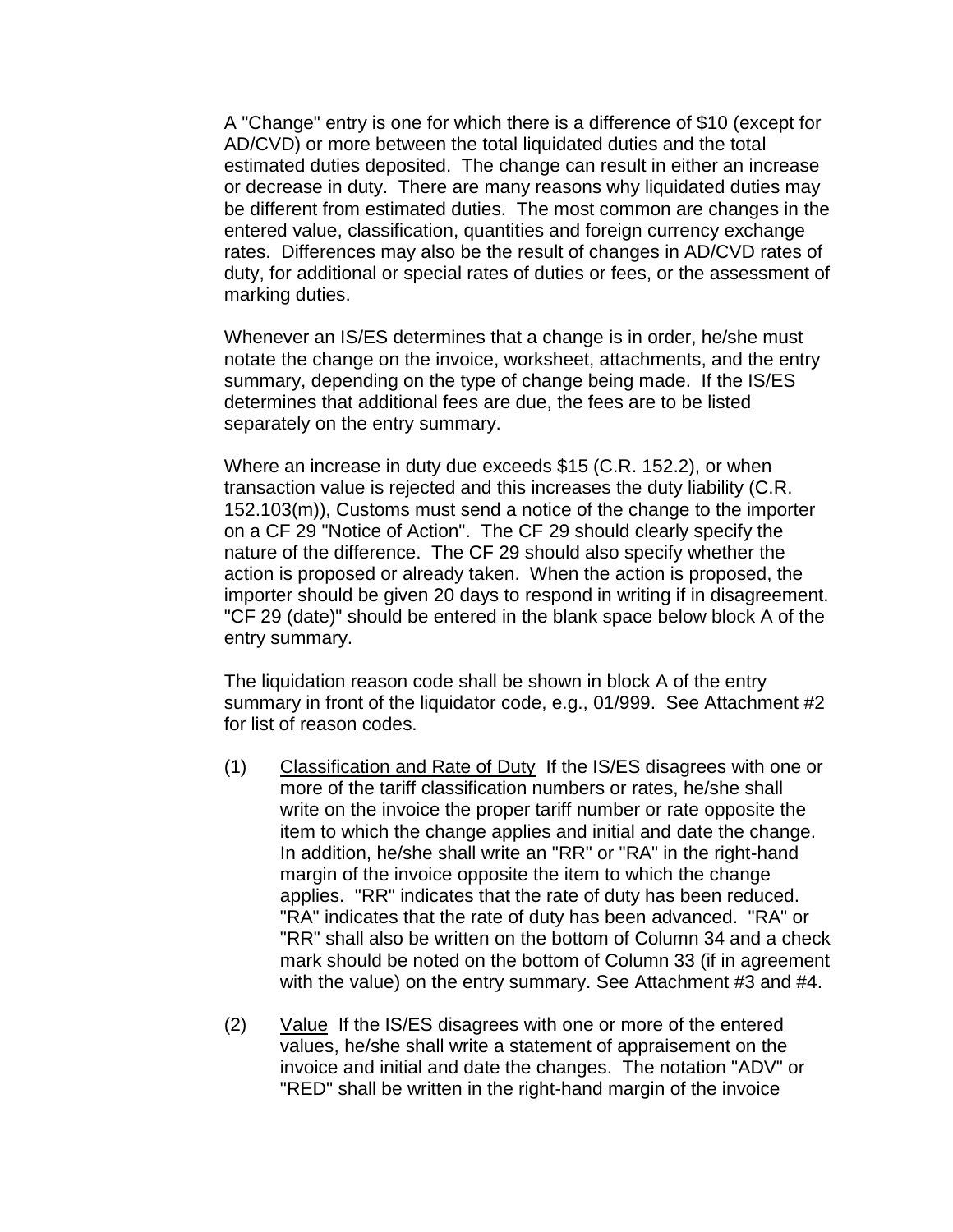opposite the items to which the changes apply. "ADV" indicates that a higher value than the entered value applies. "RED" indicates a lower value than the entered value applies.

The statement may be expressed in terms of unit value or it may be expressed as a total invoice value. If expressed as a total invoice value and if more than one rate of duty applies to the total invoice value, a separate value must be shown for each different rate of duty.

The purpose of the statement of appraisement is to communicate clearly, concisely and in proper sequence the formula for arriving at the liquidated value.

There are four elements to consider in a statement of appraisement:

(a) determination of the unit price and quantity

e.g., appraised at invoice unit price of \$5.94 per dozen

(b) any adjustments to that price, expressed as "plus" or "less"

e.g., appraised at invoice unit price of \$5.94 per dozen plus \$6.00/per dozen for proceeds

(c) statement as to packing costs, whether included ("packed") or to be added ("plus packing")

> e.g., appraised at invoice unit price of \$5.94 per dozen plus \$6.00/per dozen for proceeds, packed

(d) statement as to transportation charges included in terms of sale, ocean freight, air freight, insurance, etc.

> e.g., appraised at invoice unit price of \$5.94 per dozen plus \$6.00/per dozen for proceeds, packed, less ocean freight and insurance.

Following are some examples of statements of appraisement:

- Appraised at invoice unit values plus, (or less) items marked X, packed, less freight and insurance.
- Appraised at U.S. dollars, plus 5 percent packing.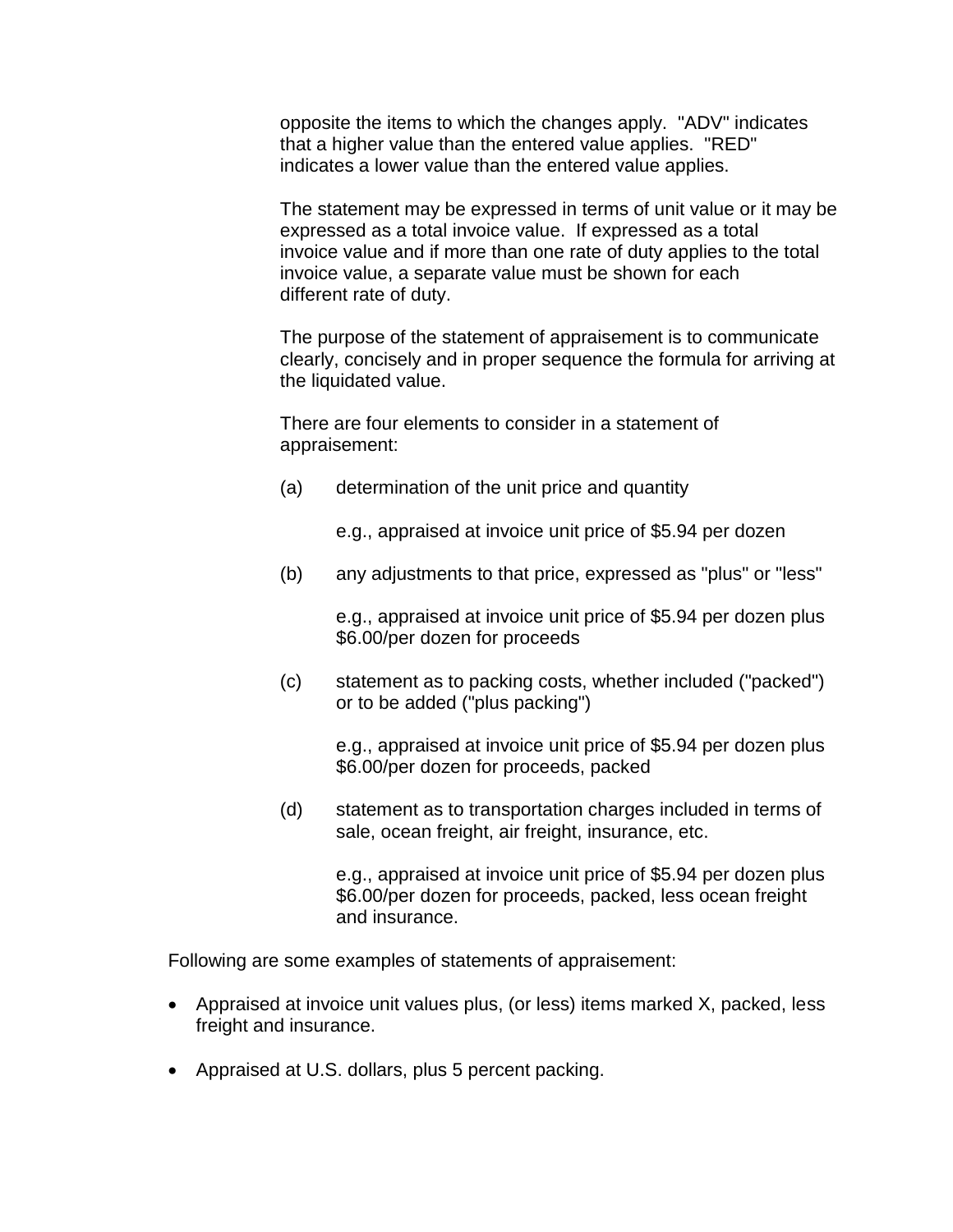- Appraised at invoice total of \$55,000, packed.
- Appraised at U.S. dollars at \$1 for 240 Yen at invoiced unit values, packed.
- Appraised at 6 Francs per dozen less 5 percent commission, packed.

See Attachment #5 and #6.

(3) Currency Conversion If the merchandise is appraised in a foreign currency, the foreign currency must be converted into U.S. dollars in order to determine the liquidated duties. The exchange rate to be used is the certified rate in effect on the date of exportation except where an agreed upon rate or date has been established by the buyer and seller.

The currency rates can be viewed in ACS using function code CYAL. The currency conversion shall be noted on the invoice and the correct value shown in Column 33 and "Currency Conversion (invoice number)" noted in the blank space below block A on the entry summary. See Attachment #7.

(4) Merchandise Not Legally Marked Certain merchandise is required to be marked or labeled pursuant to Customs Regulations. If such merchandise is found after release not to be legally marked, the District Director may demand its return to Customs custody using CF 4647 "Notice to Mark and/or Notice to Redeliver" for the purpose of requiring it to be properly marked or labeled.

A statement of the facts shall be made on the face of the invoice as to any items or containers not legally marked. The notation "NLM" shall be placed on the right-hand margin of the invoice opposite the item. Once the disposition of the marking violation has been determined, the IS/ES shall write on the invoice: (1) that the items have been satisfactorily marked; (2) that marking has been waived in accordance with C.R. 134.32; or (3)that the articles have entered the commerce without being legally marked or excepted from marking requirements. If the latter has occurred, the IS/ES shall indicate on the invoice the items assessed with a 10 percent marking duty and shall note on the entry summary that 10% marking duty is being assessed. "NLM (line number)" should be shown in the blank space below block A. See Attachment #8.

(5) Clerical Errors Clerical errors usually involve mathematical errors in addition, duty extensions or when reading information from the invoice to the entry summary. The statement "clerical error" should not be used on the entry summary and invoice because of legal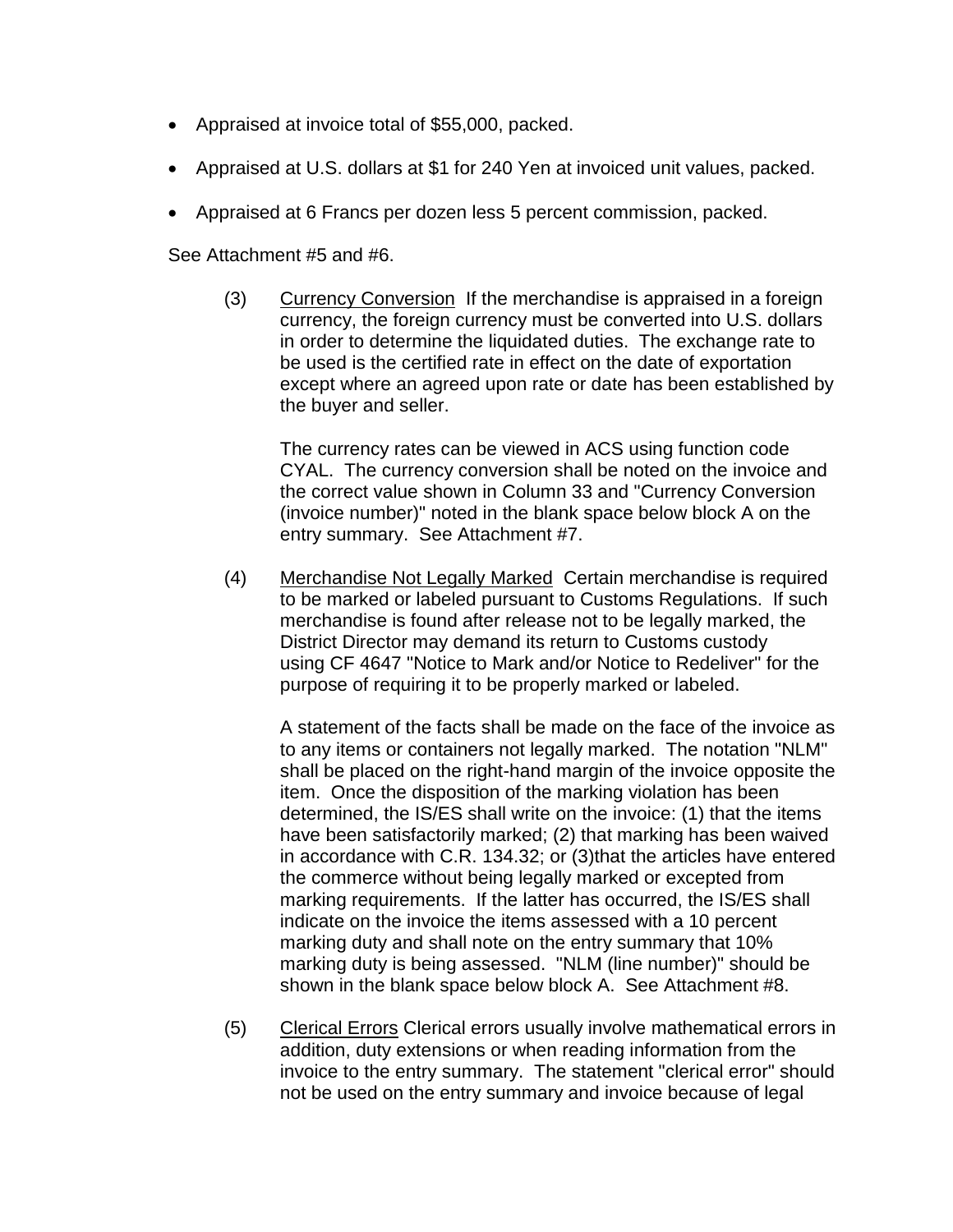connotations in protest and court proceedings. Instead, the clerical error should be briefly described on the entry summary and invoice. For example, error in duty rate, incorrect duty extension in line 001, etc., should be notated on the entry summary and the incorrect information lined out and the correct information entered. See Attachment #9.

(6) Antidumping and Countervailing Duties When an antidumping or countervailing duty final determination is made by the Department of Commerce, the IS/ES shall notate the invoice, worksheet, or attachment and the entry summary with the proper assessment, indicating whether duties are to be increased or refunded. In addition, the E-mail message number or C.I.E. number providing the authority to liquidate should be noted on the entry summary. See Attachment #10.

The IS/ES must review the entry summary to compare the deposit amount to the required amount. If there is a difference, a "Change" liquidation results. Additionally, if a bond was provided in lieu of a cash deposit at the time of entry summary, a "Change" liquidation is required in order to recover the required assessment. There are no de minimis limits for AD/CVD change liquidations. ACS has been modified to accept change liquidations for less than \$10 for entry summaries subject to AD/CVD.

- (7) Shortage and Excess If the IS/ES learns of a manifest discrepancy, a notation of the discrepancy shall be written on the invoice. In addition, the word "Shortage" or "Excess" shall be written on the entry summary, a line drawn through the incorrect quantity and the correct quantity shown.
- (8) Damaged and Defective Merchandise If the merchandise is found to be damaged or defective at the time of importation, an allowance shall be made according to C.R. 158.12 when the invoice price does not reflect the reduced value. The notations on the invoice and entry summary should be those for value reduction.
- (9) Merchandise Entirely Without Commercial Value If a shipment or any portion of the shipment is found to be entirely without commercial value by reason of damage or deterioration, the IS/ES shall note "NCV" opposite the invoice description of the affected item. In addition, the Customs Officer should note "NCV" for the affected item on the entry summary.
- (10) Prohibited Merchandise A statement of the facts shall be made on the face of the invoice of all prohibited merchandise, including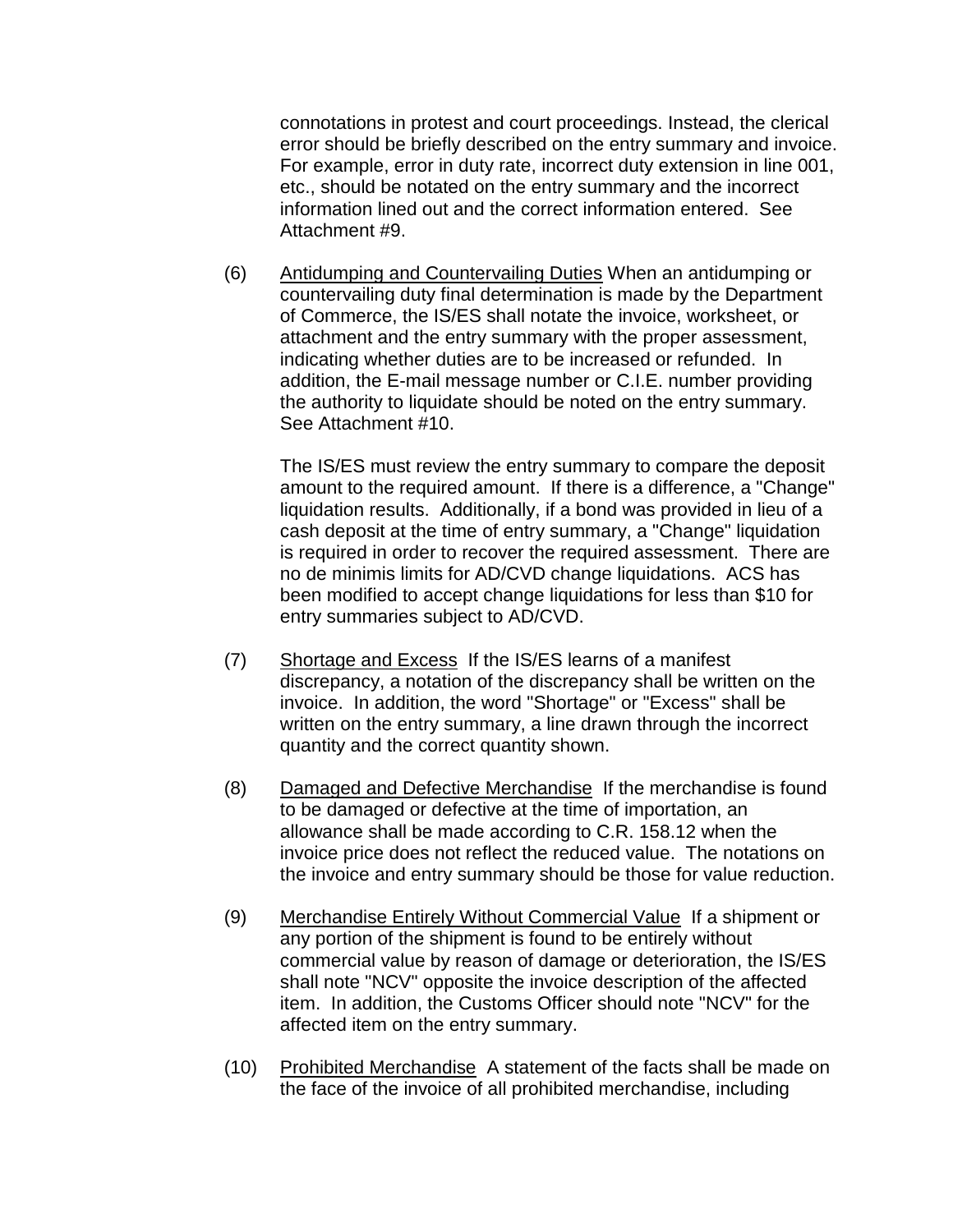those violating the laws and regulations concerning trademarks, trade names, and copyrights, and the FP&F or OE case number, if known. The notation "Prohibited Merchandise" shall be shown on the entry summary, and no duty assessed provided the merchandise is exported or destroyed in accordance with 19 CFR 158.45(c).

- (11) Supplemental Duty Supplemental duty deposits (payments deposited by the importer/broker after estimated duties have been paid but prior to liquidation of the entry (C.R. 141.105)) or a refund prior to liquidation (C.R. 173.4a) shall be shown on the face of the entry. A copy of the supplemental duty letter or the request for refund shall be attached to the entry package.
- (12) The IS/ES is responsible for ensuring the totals in Column 35 and blocks 37 through 40 on the entry summary are correct.

## 5. RESPONSIBILITIES

Regional Commissioners, District, Area and Port Directors of Customs will ensure that the procedures stated in this Directive are implemented and followed accordingly.

4. SUPERSEDED MATERIAL

None

Assistant Commissioner Office of Commercial Operations

## **Attachments**

Distribution:

 R-01 Regional Commissioners R-04 ARCs (Operations) R-10 Deputy Assistants Regional Commissioners (Com'l Ops) F-01 District/Area Directors F-02 Port Directors F-07 Asst. Dist. Directors (CO) G-20 All Import Specialists G-26 Entry Officers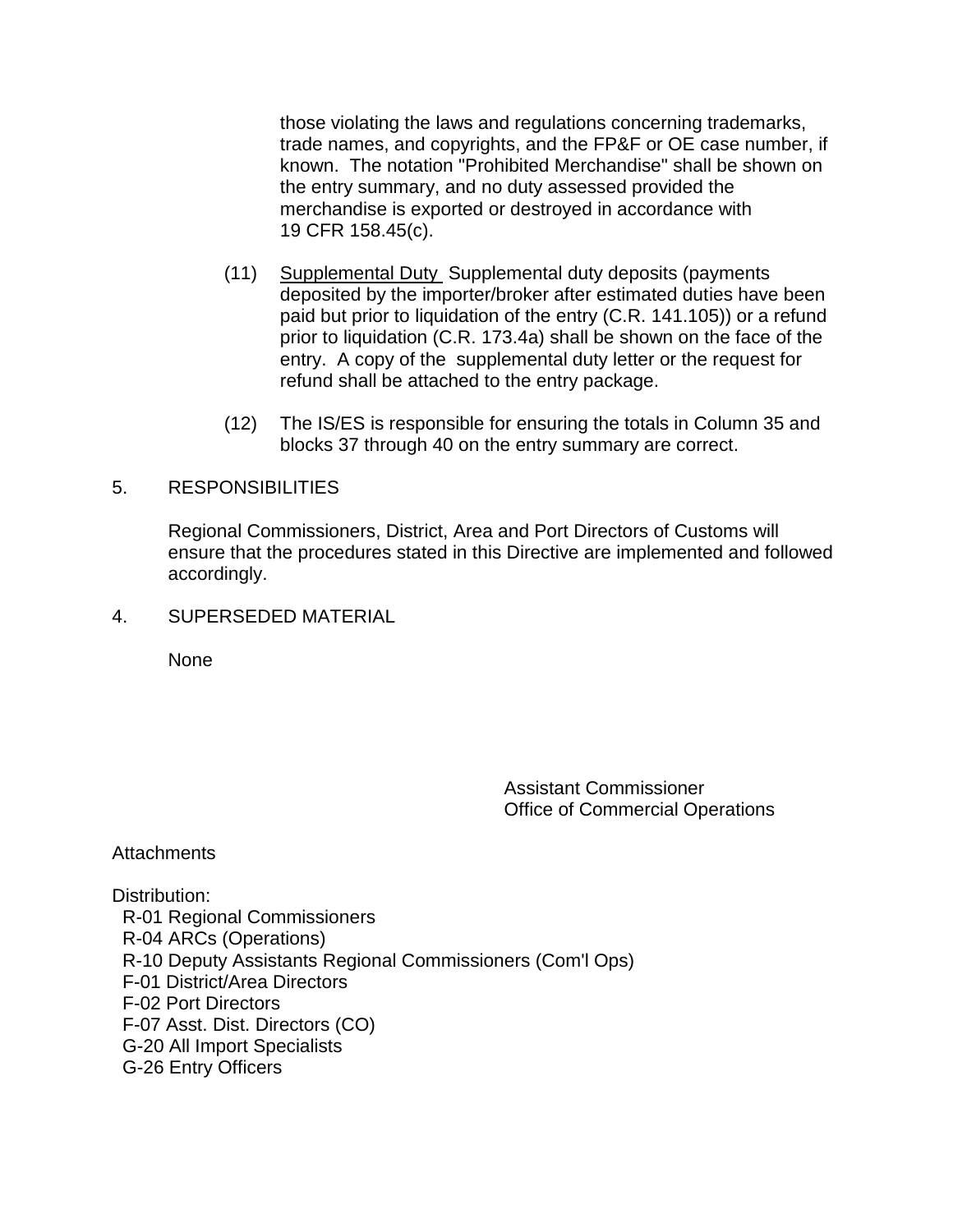$\sim$ CD 3550-071; July 27, 1994  $\mathcal{L}_{\mathcal{A}}$ **ATTACHMENT #1** RELIQUIDATION ENTRY NUMBER CLASS PAID AMT ASCERTAINED INTEREST REFUND/ INTEREST INC/DEC CODE AMT **DATE INCREASE**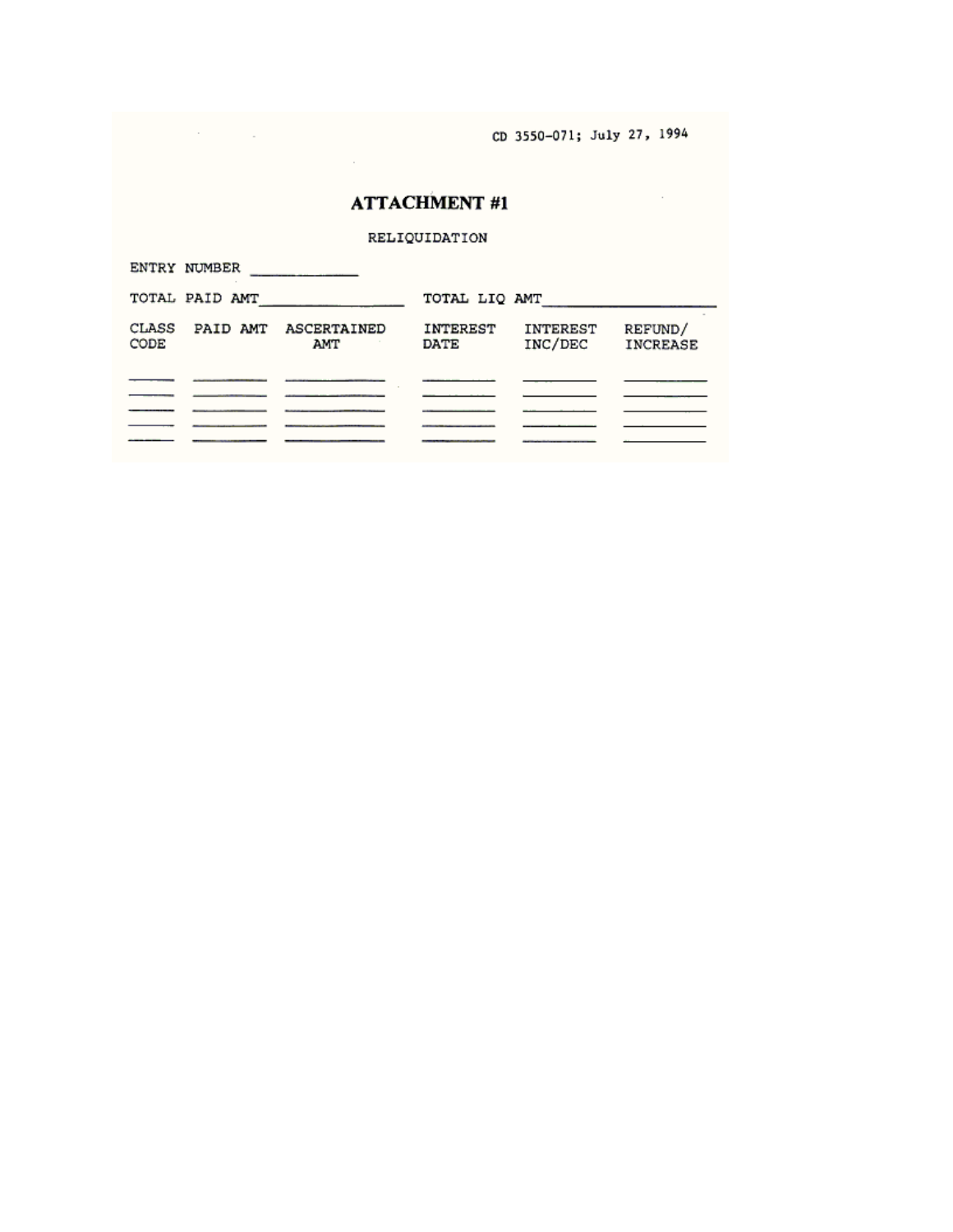# **ATTACHMENT #2**

# LIQUIDATION REASON CODES

| 01 | Tariff/Other                               |
|----|--------------------------------------------|
| 02 | Tariff/Documents                           |
| 03 | Tariff/Country of Origin                   |
| 04 | Value/Other                                |
| 05 | Currency                                   |
| 06 | Discounts                                  |
| 07 | Assists                                    |
| 08 | Shortage                                   |
| 09 | Overage                                    |
| 10 | Packing                                    |
| 11 | Royalty                                    |
| 12 | NDC                                        |
| 13 | Sect. 402 (B) Transaction Value            |
| 14 | Sect. 402 (C) Trans-Val Identical or Sim   |
| 15 | Sect. 402 (D) Deductive Value              |
| 16 | Sect. 402 (E) Computed Value               |
| 17 | Sect. 402 (F) Other                        |
| 18 | Internal Revenue Tax                       |
| 19 | Antidumping Duty                           |
| 20 | Countervailing Duty                        |
| 21 | Accelerated Drawback/Overclaimed           |
| 22 | Clerical Error                             |
| 23 | Drawback Refund/Non-Accelerated Claim      |
| 24 | Accelerated Drawback/Full Accelerated Paid |
| 25 | Drawback/No Change/Full Accelerated Paid   |
| 26 | No Drawback/No Change                      |
| 27 | Vessel Repairs                             |
| 28 | Interest-Only Adjustments                  |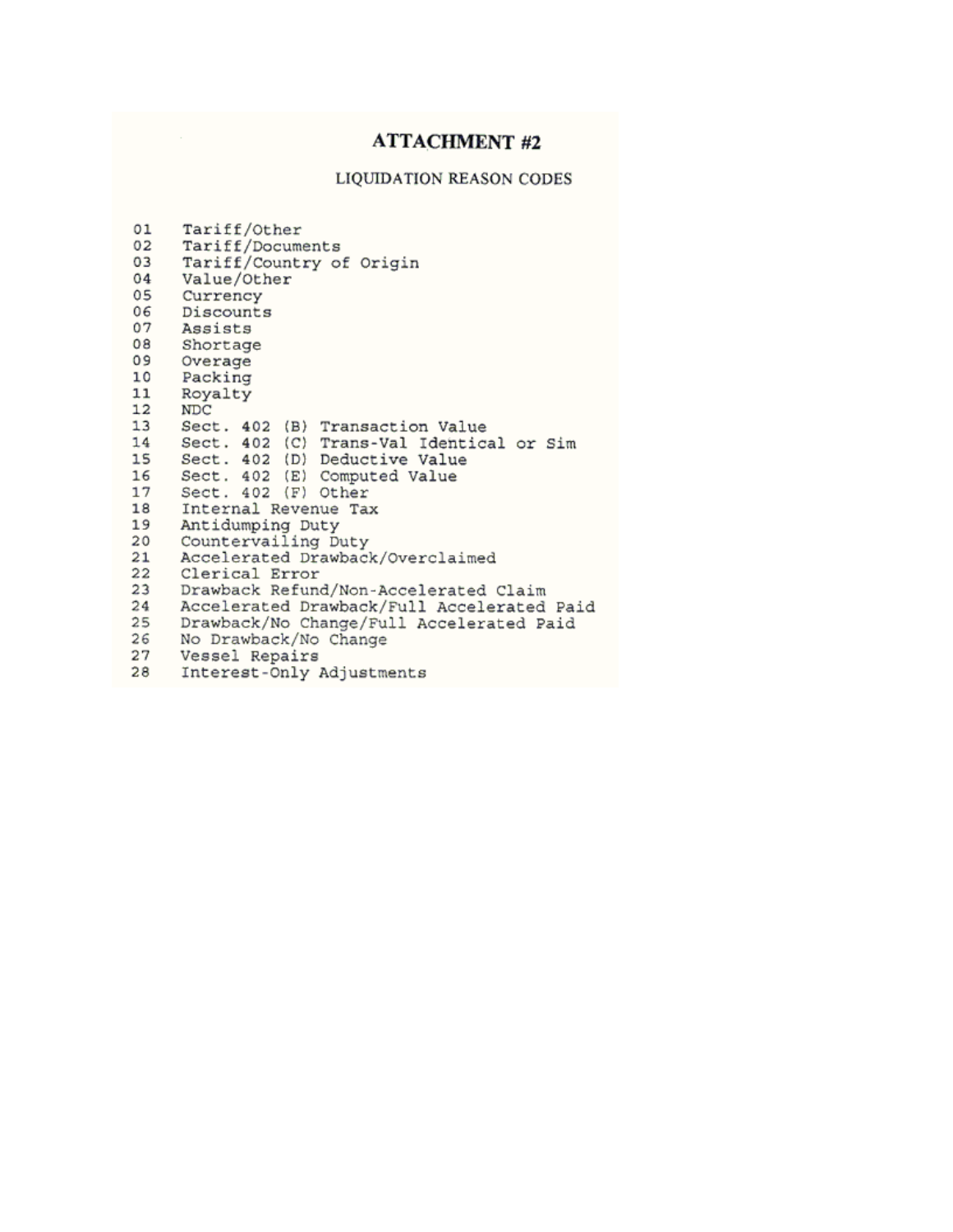- 1. Draw a line through the incorrect classification number in<br>Column 30 and/or duty in Column 34 and enter correct rate<br>and/or classification number above/below the item.
- 2. Draw a line through the incorrect duty amount Column 15 and<br>enter the correct duty amount above/below.
- 3. Enter "RA" in the bottom of Column 34 and enter a check mark<br>in Column 33 (if you agree with the entered value).
- 4. Enter in: Block A, the reason code and your liquidator code;<br>Block B, the ascertained duty; Block D, the ascertained other;<br>Block E, the ascertained total.

| (c) description of the state                                                                 | -0<br><b>Greenst Volum</b>                 | <b>TEMEA Res</b>                   | <b>B</b> Present for    |  |
|----------------------------------------------------------------------------------------------|--------------------------------------------|------------------------------------|-------------------------|--|
| <b>C. L.C. B. ANNUARY R</b><br>١O<br>мбаника<br>$100$ denotes<br>(ii) <del>au Quain, a</del> | <b>Contrak</b>                             | <b>ABACAS Aug</b><br><b>IAC Am</b> |                         |  |
| محمد<br><b>FEURA UM</b><br><b>NOWERS CAN THE</b><br><b>Municipal City</b>                    |                                            | $\bullet$<br>$-1$                  | حصا                     |  |
| a se premierno del                                                                           |                                            |                                    |                         |  |
|                                                                                              | N                                          |                                    |                         |  |
| 200 Glue Gun                                                                                 |                                            |                                    |                         |  |
| INV. NO 01                                                                                   |                                            |                                    |                         |  |
|                                                                                              |                                            |                                    |                         |  |
| 001 ELECTOMECH TOOL OTH, HAND HELD                                                           |                                            |                                    | $\omega$                |  |
| 6480 NO<br>8408.80.00904<br>1690                                                             | 12,350                                     | -222                               |                         |  |
|                                                                                              |                                            | 0                                  |                         |  |
| 0.9516.79.0000                                                                               | $C$ $B17$                                  | $5.3$ oyo                          |                         |  |
|                                                                                              |                                            |                                    |                         |  |
| HERCHANDISE, PROCESSING FEE                                                                  |                                            | 0.191                              | 23 47                   |  |
|                                                                                              |                                            | 0.1251                             | 15344                   |  |
| HARBOR MAINTENANCE FEE                                                                       |                                            |                                    |                         |  |
|                                                                                              |                                            |                                    |                         |  |
|                                                                                              |                                            |                                    |                         |  |
| INV VAL USS 12,350.40                                                                        |                                            |                                    |                         |  |
| \$12,350.00<br><b>ENTVAL</b>                                                                 |                                            |                                    |                         |  |
|                                                                                              |                                            |                                    |                         |  |
| BLOCK 39 SUMMARY:                                                                            |                                            |                                    |                         |  |
| MERCHANDISE PROCESSING FEE<br>499                                                            | 23.47                                      |                                    |                         |  |
| 501<br>HARBOR MAINTENANCE FEI                                                                | 15.44                                      |                                    |                         |  |
| <b>TOTAL:</b>                                                                                | 38.91                                      |                                    |                         |  |
|                                                                                              |                                            |                                    |                         |  |
|                                                                                              |                                            |                                    |                         |  |
| TOTAL ENTERED VALUE                                                                          | 12,350,00                                  |                                    |                         |  |
|                                                                                              |                                            |                                    |                         |  |
|                                                                                              |                                            |                                    |                         |  |
|                                                                                              |                                            |                                    |                         |  |
|                                                                                              |                                            |                                    |                         |  |
| <b>SA 2 1 000</b>                                                                            |                                            |                                    |                         |  |
| i li Auffartief Pale                                                                         |                                            | U.S. CUSTOMS USE                   | <b>ED BA</b>            |  |
| company of the state<br>$-100$ and $-100$                                                    |                                            |                                    |                         |  |
| and and that the senset prove<br><b>CONTRACTOR AUGUST</b>                                    |                                            |                                    |                         |  |
| ÓR<br>I۷                                                                                     |                                            |                                    | 221,30<br>$0 -$         |  |
| -----<br>d motors in a mother is                                                             |                                            |                                    |                         |  |
| OR<br>Pat Pa prize tot<br><b>I'm punitake and</b>                                            | Θ                                          |                                    |                         |  |
|                                                                                              |                                            | <b>Jacksond Class</b>              | $(0)$ and               |  |
|                                                                                              |                                            | 39. AI                             |                         |  |
|                                                                                              | $CFLG$ .                                   |                                    | ت ہے                    |  |
|                                                                                              | 4513                                       |                                    |                         |  |
|                                                                                              |                                            |                                    | 310 161.<br>111.10      |  |
|                                                                                              | <b>Registers of Dealership This, and I</b> |                                    |                         |  |
| a la Postellante - Al promunet un haste of farm                                              | .                                          |                                    |                         |  |
| BIRT : REPARK FANT                                                                           |                                            |                                    | Evelope Form FUILMETHOL |  |
|                                                                                              |                                            |                                    |                         |  |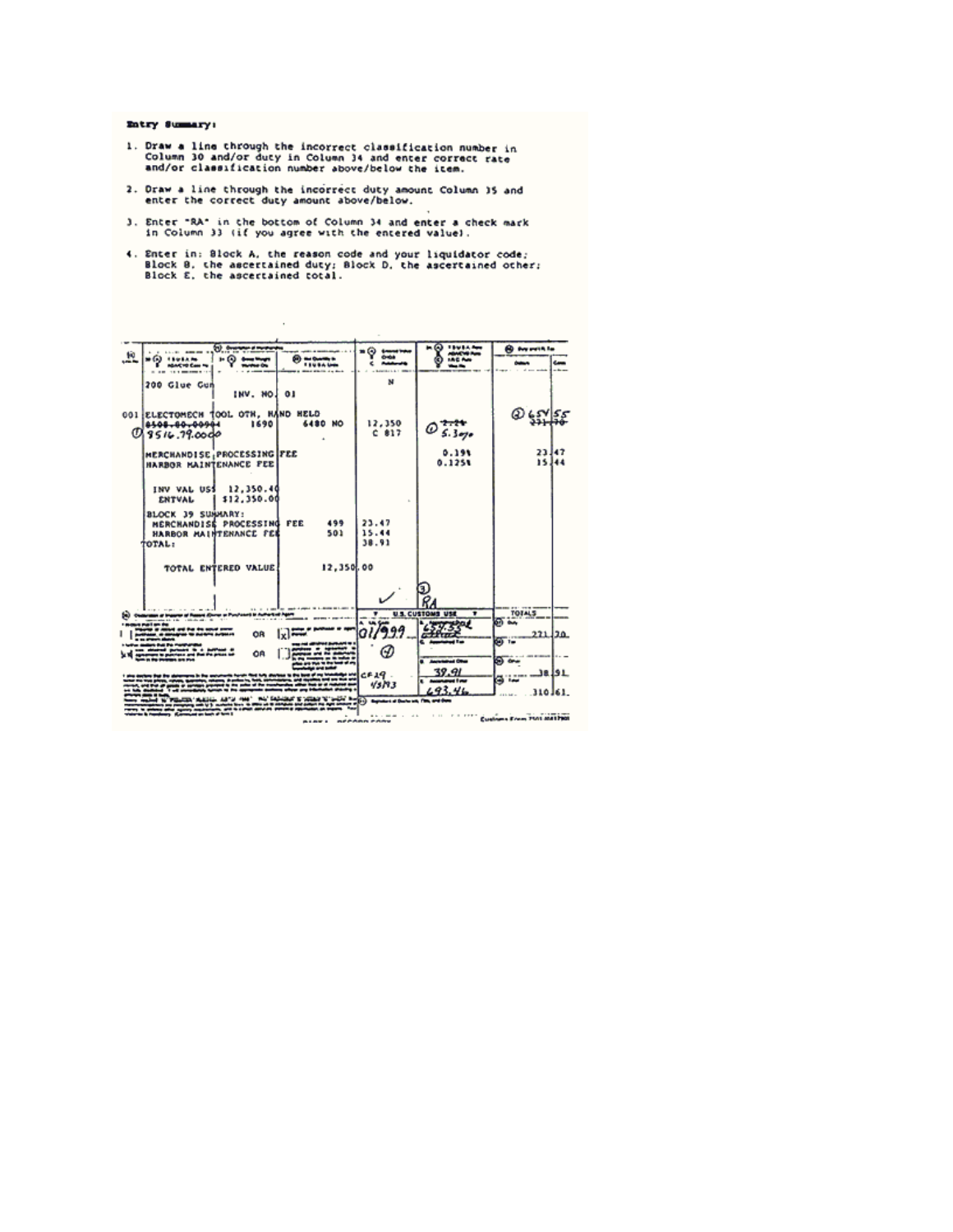- 1. Enter the proper classification number and/or rate of duty opposite the item  $\cdot$  to which the change applies, or if this is not possible, indicate clearly to which item or items the change applies.
- 2. Enter "RA" in the right hand margin opposite the item being rate advanced. If more than one item is being rate advanced, indicate to which items the rate advance applies.
- 3. Initial and date the change.

|                                                                                                                                                     | ORDER MO. | ITEM NO.                                                  |                                                                                                                                                                                  |         |             |
|-----------------------------------------------------------------------------------------------------------------------------------------------------|-----------|-----------------------------------------------------------|----------------------------------------------------------------------------------------------------------------------------------------------------------------------------------|---------|-------------|
| 3360PC                                                                                                                                              | 4611      | 13938                                                     | <b>THE FILM</b> 2<br><b>SCUT CURE</b><br>W/BALL CHECK . 3 MINI GLUE<br>STICK - BODY IN 4 ASST COLOR<br>COL.BLUE.PINK.COUY.BALCK<br>GLUM GUM: 4-1/2 X 4-1/2*<br>CARD1: 5-1/4 X 8* | 1.260   |             |
| 3120PC                                                                                                                                              |           | 13939                                                     | REGULAR TRIOGER FED GLUE GUN 2.580<br>W/2 OLUE STICKS - BODY IN 4<br>ASST COLOR.<br>BLUE, PINK, GRST, BALCK COLOR<br>GLUM OUN: 6-1/2 X 5-3/4"<br>CARD: 5-1/2 X 9*                | 8049.0  | ខ           |
|                                                                                                                                                     |           |                                                           |                                                                                                                                                                                  |         | 3550-07     |
| 6480PC -<br>FOR TAINAN<br><b>TOTAL</b><br>uss<br>12.350<br>INCLUDING PACKING & CASING CHARGES : )<br>DISCOUNTS CHARGE - 0350.40<br>. USS<br>wwwwwww |           |                                                           |                                                                                                                                                                                  |         |             |
|                                                                                                                                                     |           | UNDRED FIFTY ONLY.                                        | SAY TOTAL US\$ DOLLARS TWELVE THOUSAND THREE H-                                                                                                                                  |         | e.<br>      |
|                                                                                                                                                     |           |                                                           | <b>A S I A W</b><br>C X X F T                                                                                                                                                    | 1 м с . | Jul<br>÷.   |
|                                                                                                                                                     |           |                                                           |                                                                                                                                                                                  |         |             |
|                                                                                                                                                     |           |                                                           | DIRECTOR                                                                                                                                                                         |         | N<br>Ŵ<br>÷ |
| L/C NO.H100536                                                                                                                                      |           | DRAWN UNDER NATIONAL MESTMINSTER BANK USA<br>DATE: 921103 |                                                                                                                                                                                  |         |             |
| ORIGIN FORM A.                                                                                                                                      |           |                                                           | WE HEREBY CERTIFY THAT THE ABOVE GOODS IS NOT REQUIRED CERTIFICATE OF                                                                                                            |         | 7661        |
|                                                                                                                                                     |           |                                                           | <b>GENERAL</b><br>Delivery Authorized<br>NOV 25 1992                                                                                                                             |         |             |
|                                                                                                                                                     |           |                                                           | <b>U.S. CUSTOMS YORK AVE</b><br>SAN DIEGO, CA                                                                                                                                    |         |             |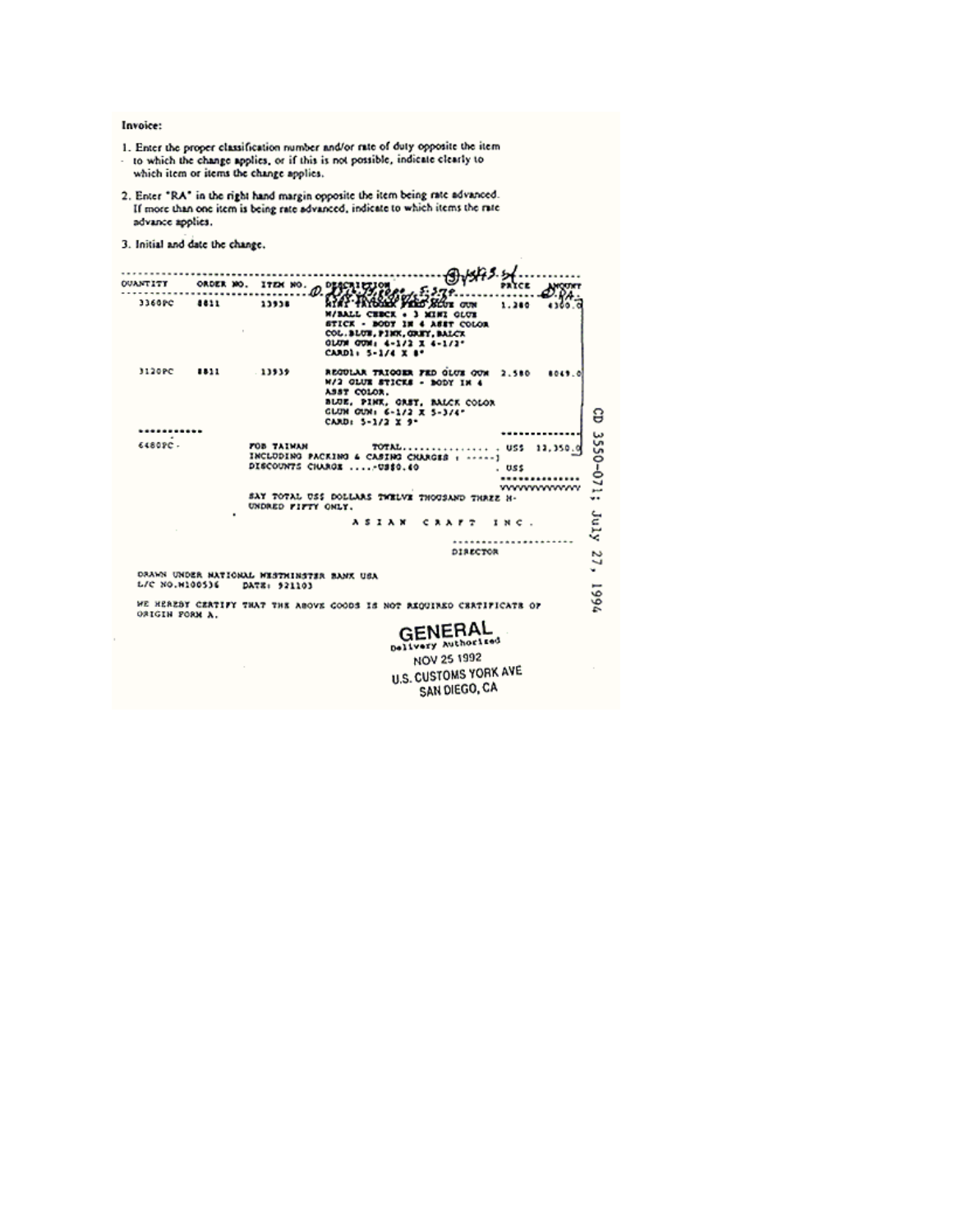- 1. Draw a line through the incorrect classification number in<br>Column 30 and/or rate of duty Column 34 and enter the correct<br>rate and/or classification number above/below the item.
- 2 Draw a line through the incorrect duty amount in Column 35 and<br>enter the correct duty amount above/below.
- 3. Enter "RR" in the bottom of Column 34 and enter a check mark<br>In Column 33(if you agree with the entered value).
- 4. Enter in: Block A, the reason code and your liquidator code;<br>Block B, ascertained duty: Block D, the ascertained other;<br>Block E, the ascertained total.

|     | short'vi dun m                                                                 | ω.<br>$-6 = 2$                           | <b>I BU BA UM</b>         | -⊗ ±<br>ė.       | <b>I GIFRA Am</b><br><b>MARINE ROOM</b> | <b>But and the face</b>                |
|-----|--------------------------------------------------------------------------------|------------------------------------------|---------------------------|------------------|-----------------------------------------|----------------------------------------|
|     |                                                                                | <b>4 FOTAL PACKAGES</b>                  |                           | NOT RELATED      |                                         |                                        |
| cot | <b>FABRICS WVN HN-HD FBR UNCT WFT</b><br><del>5801.31.00</del> 093<br>CAT. 220 | 116 KG                                   | 196 MZ<br><b>1108 KGI</b> | 22880<br>$C$ 150 | $0.1$ mo                                | ++6++60                                |
| a   | 5803.90.3000                                                                   | HERCHANDISE PROCESSING FEE<br>USA DOLLAR |                           |                  | .191                                    | 43147                                  |
|     | G.1.7.<br>H.E.V.                                                               | 22,880.00<br>22,880.00                   |                           |                  |                                         |                                        |
|     |                                                                                |                                          |                           |                  |                                         |                                        |
|     |                                                                                |                                          |                           |                  |                                         |                                        |
|     |                                                                                |                                          |                           |                  |                                         |                                        |
|     | BLOCK 39 SUMMARY:<br><b>NERCHANDISE PROCESSING FEE</b><br>TOTAL:               |                                          | 43.47<br>43.47            |                  |                                         |                                        |
|     |                                                                                | T.E.V. 22880                             |                           |                  | U.S. CUSTOMS USE                        | <b>TOTALS</b>                          |
|     |                                                                                | <b>OR</b>                                |                           | sı 1994          | 60                                      | 4461160                                |
|     |                                                                                | OR                                       |                           | ω                |                                         | 9000                                   |
|     |                                                                                |                                          |                           |                  |                                         | 1.42<br>4505 07                        |
|     |                                                                                |                                          |                           |                  | <b>Bridge Council</b> y                 | Production Andrew Additional Institute |
|     |                                                                                |                                          |                           |                  |                                         |                                        |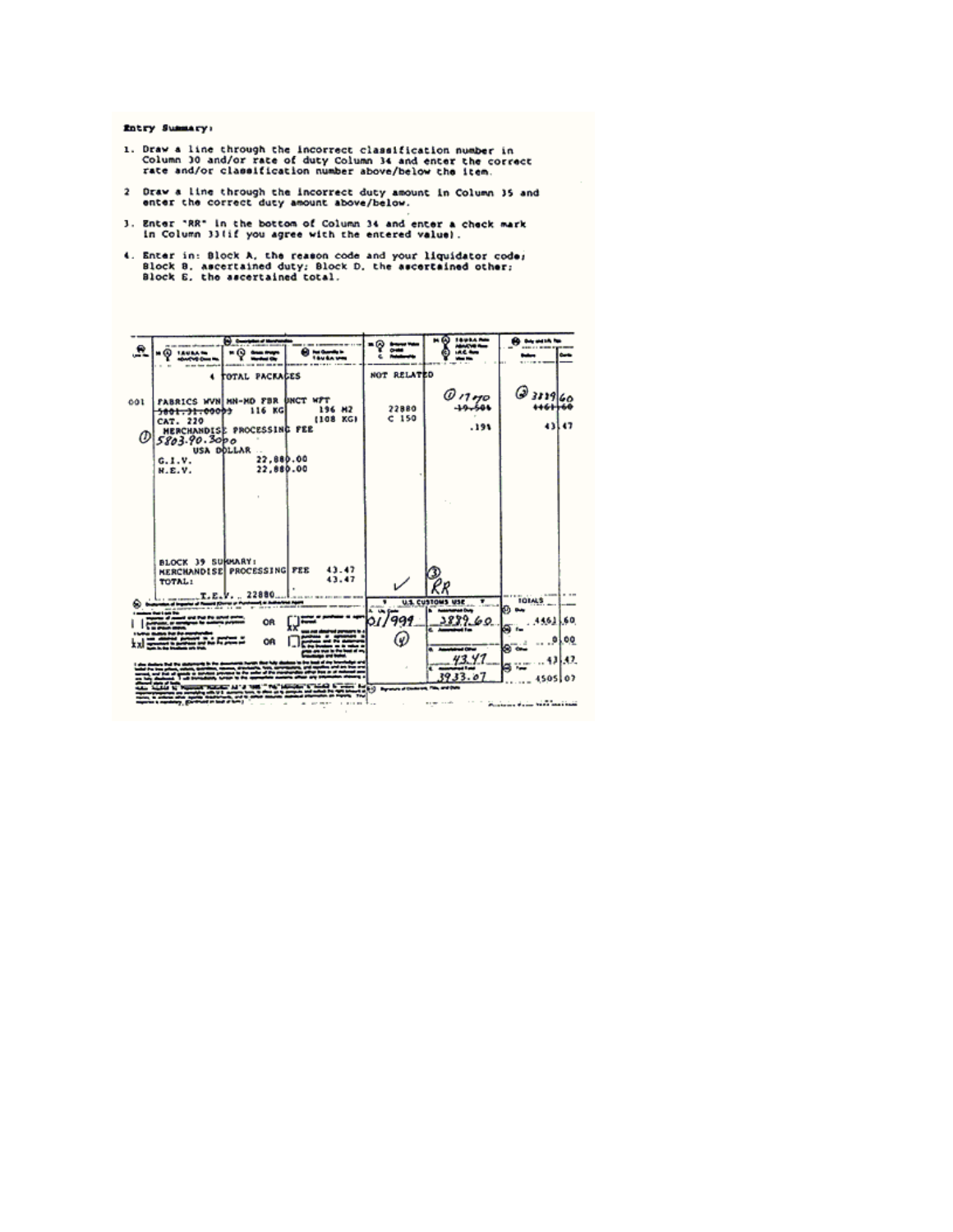- 1. Enter the proper classification number and/or rate of duty opposite the item to which the change applies, or if this not possible, indicate clearly to which item or items the change applies.
- 2. Enter "RR" in the right-hand margin opposite the item being rate reduced. If more than one item is being rate reduced, indicate clearly to which items the rate reduction applies.
- 3. Initial and date the change.

| <b>In and was of past</b>                                                                                              | حسرك فكالمنازعة                                                                        |                                       | <b>Polar dealer of</b>                   |
|------------------------------------------------------------------------------------------------------------------------|----------------------------------------------------------------------------------------|---------------------------------------|------------------------------------------|
| <b>FR120145-5170E</b><br><b>BAC.70094</b><br>P/RO.10-61978-10JJX                                                       | Cartons containing special<br>woren furnishing fabric<br>100% Homez surface uncut pile | 5803 90 30                            | 116.00                                   |
| CARTONS 1/4 - 4/4<br>without backcoating                                                                               | Plamsproofed PAR25.053(B)                                                              |                                       |                                          |
| m.<br><b>CARTONS 48FOURS</b>                                                                                           |                                                                                        |                                       | 100.00                                   |
| 5803.90.3000/1700                                                                                                      |                                                                                        | 5801.31.00.00/19.<br>5.00<br>Parties. | $m2$ $v5$                                |
| 134<br>LM40 1000 89 NPP                                                                                                |                                                                                        | <b>YARDS PM</b><br>14.46              | \$130.00 \$4420.00                       |
| 1/4                                                                                                                    |                                                                                        | 40.00                                 | 5200.00                                  |
| 1/4<br>3/4                                                                                                             |                                                                                        | 40.00                                 | 5200.00                                  |
| 474                                                                                                                    |                                                                                        | 22.00                                 | 2860.00                                  |
|                                                                                                                        |                                                                                        | 49.00                                 | 5200.00                                  |
| APPROX WEIGHT:550 GMS/M* 671 GMS/LIN.M.<br><b>CARTONS</b>                                                              |                                                                                        | 176.00                                | \$22,880.00                              |
| LENGTH<br><b>TARDS</b><br>METRES SO.METRES                                                                             |                                                                                        |                                       | NET NT. GROSS NT. DINXNSIONS             |
| 34.00<br>1/4<br>31.00<br>38.00                                                                                         |                                                                                        | KGS<br><b>XGS</b>                     | CMS                                      |
| 36.50<br>214<br>40.00<br>44.50                                                                                         |                                                                                        | 21<br>23                              | 130837826                                |
| 36.50<br>3/4<br>40.00<br>44.50                                                                                         |                                                                                        | 25<br>27                              | 130x37x18                                |
| 22.00<br>20.25<br>24.75<br>3.74                                                                                        |                                                                                        | 39<br>                                | 130X37X37                                |
| 36.50<br>44.50<br>1/4<br>40.00                                                                                         |                                                                                        | 23<br>25                              | 130x37x36                                |
| CONFORTTION OF PABRIC: 60% NOMES 40% PBI<br>STRUCTURE OF PABRIC: TAPESTRY NACHINE WOVER 100% NOMER SURFACE UNCUT PILE/ |                                                                                        |                                       |                                          |
|                                                                                                                        | 100% PBI WARP/100% PBI MEFT.                                                           |                                       |                                          |
| and men if only<br>corner the Ambroire of the products of each<br>art has been included in the west wating price       | re artist to punchase                                                                  | Port CERTIFIED TRUE COPY              | \$22380.00                               |
| <b>N</b> purchase                                                                                                      | <b><i><u>Standard</u></i></b>                                                          |                                       |                                          |
| 1. Your of suche perhapsitor                                                                                           |                                                                                        | INCL                                  |                                          |
| a in positivy giants late au                                                                                           | ٠                                                                                      |                                       |                                          |
| and stategest and bunatures ghosped is A                                                                               | NO                                                                                     | <b>CIPONTERS ORD. My TEM</b><br>----- | at that the booten shares the second at  |
| <b>Craft and post shariped</b>                                                                                         | <b>MO</b>                                                                              |                                       | ng pikat bagian kay kacas ay siti isa iy |
| Customs boyle                                                                                                          | POB<br>МŮ<br>HO                                                                        |                                       |                                          |
|                                                                                                                        | $\mathbf{a}_i$                                                                         | <b>Hara d Ayutor</b><br>V Maddall     |                                          |
| lah, al ara abus ahargas nitabig ta dalining al g                                                                      |                                                                                        | Place and state of them               |                                          |
|                                                                                                                        |                                                                                        | Ayr. Scotiand                         | 17/11/92                                 |
|                                                                                                                        |                                                                                        |                                       |                                          |
| www.catalogue.com                                                                                                      |                                                                                        |                                       | $= 1.35$                                 |
|                                                                                                                        |                                                                                        |                                       |                                          |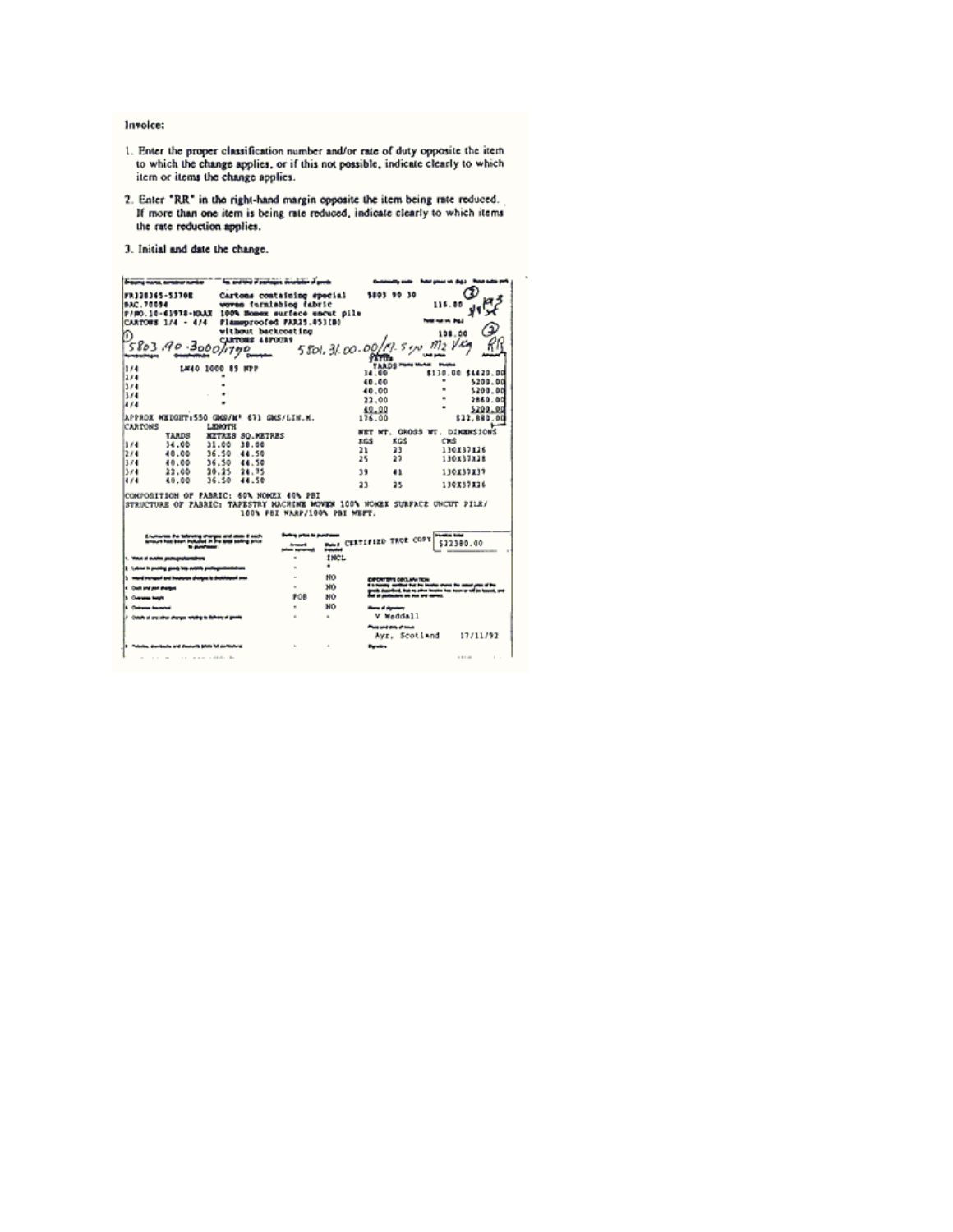- 1. Draw a line through the incorrect value in Column 33 and enter<br>the correct amount above/below.
- 2. Draw a line through the incorrect duty amount in Column 35 and<br>enter the correct duty above/below.
- ). Correct the MPF and HMF if necessary.
- 4. Enter "ADV" in the bottom of Column 13 and enter a check mark<br>in the bottom of Column 34 (if you agree with the rate of duty).
- 5. Enter in: Block A, the reason code and your liquidator code;<br>Block B, the ascertained duty; Block D, the ascertained other;<br>and Block E, the ascertained total.

| ₩<br><b>Service</b> | <b><i>FRUSA</i></b><br>ABACTER CALL INC.                                                                                                                             | $RQ = 1$                    | <b>60-mars</b><br><b><i><u>ENSA WAL</u></i></b> | -0                                             | <b>LEWIS CO., LANSING</b><br>بعدة والإنطور<br><b>UNC PUB</b><br>O<br>$-$ | <b>B</b> homin's<br>$\overline{\phantom{a}}$ | $\overline{\phantom{a}}$                     |
|---------------------|----------------------------------------------------------------------------------------------------------------------------------------------------------------------|-----------------------------|-------------------------------------------------|------------------------------------------------|--------------------------------------------------------------------------|----------------------------------------------|----------------------------------------------|
|                     | 12 CYNS FLANCES<br>001 PIPE FIT, OTH: FLNG, DIA, 360 MM<br>7307.91.5010<br>HERCHANDISE PROCESSING FEE<br><b>BARBOR HAINTENACE FEE</b><br>002 PIPE FIT, OTH FLNG, DIA | <b>18V. NO. 01</b><br>25287 | 19000KG<br><b>360KH</b>                         | 6<br>20,101<br>$+2,300$<br>C 3,009<br>â<br>182 | 6.21<br>0.199<br>0.1251                                                  | $-746$<br><br>32.<br>21.<br>ග<br>20 T        | 14 Y<br>£8<br>50<br>$\overline{\phantom{a}}$ |
|                     | 1307.91.5050 <br><b>ERCHANDISE PROCESSING FEE</b><br>HARBOR HAINTENANCE FEE<br><b>BLOCK 39 SUMMARY:</b>                                                              | 6026                        | 6026 KG                                         | ,,,                                            | 6.21<br>0.191<br>0.1251                                                  | ν.<br>5.                                     | TT.<br>179<br>$\overline{12}$                |
|                     | HERCHANDISE PROCESSING FEE<br>HARBOR MAINTHANCE FEE<br><b>TOTAL:</b>                                                                                                 | TOTAL ENTERED VALUE:        | 499<br>501                                      | 26.62<br>$-67 - 09 -$<br>21.299.00             | $+0.47$ $y_{7.30}$ $\circ$<br>31.12<br>71.42.                            |                                              |                                              |
|                     |                                                                                                                                                                      |                             |                                                 | $\mathcal{U}$<br>ADY                           |                                                                          |                                              |                                              |
|                     | Part an Pa<br>-----<br><b>Continued on lead or home in</b>                                                                                                           | OR<br>ÓR                    | تقامية                                          | 996<br>s,<br>ረዶት ነ<br>210873                   | U.S. CUSTOMS USE                                                         | <b>IOFALS</b><br>.120.<br>67.<br>. 387.      | 09                                           |
|                     |                                                                                                                                                                      |                             |                                                 | <b></b>                                        |                                                                          | Postene form Step mechan                     |                                              |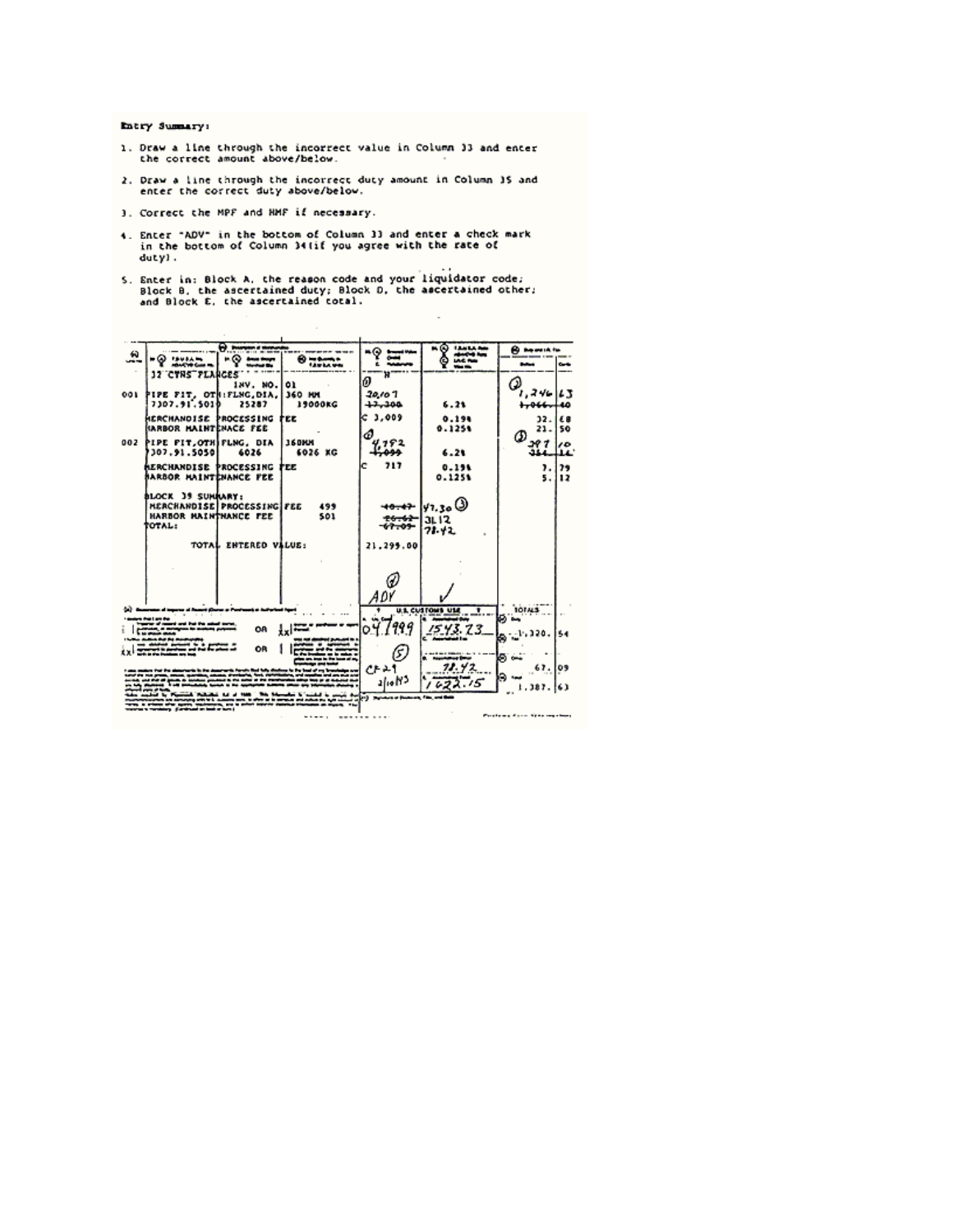- I. Enter "Adv" in the right-hand margin opposite the item being advanced in value, or if more than one item is being advanced in value, indicate clearly which item or items are being advanced in value.
- 2. Write the statement of appraisement.
- 3. Initial and date the change."

| 1. API INTERNATIONAL INC. |                                                                                                                                                                                                                                                                                                                                                                                                                                                                             |                                                                                                                                                                                                                |                                   |                                                                                                                                                                                                                                                                                                                       | <b>B2W3044C004</b>                                                                                                                                                                                                                                                                                                  |                                      |
|---------------------------|-----------------------------------------------------------------------------------------------------------------------------------------------------------------------------------------------------------------------------------------------------------------------------------------------------------------------------------------------------------------------------------------------------------------------------------------------------------------------------|----------------------------------------------------------------------------------------------------------------------------------------------------------------------------------------------------------------|-----------------------------------|-----------------------------------------------------------------------------------------------------------------------------------------------------------------------------------------------------------------------------------------------------------------------------------------------------------------------|---------------------------------------------------------------------------------------------------------------------------------------------------------------------------------------------------------------------------------------------------------------------------------------------------------------------|--------------------------------------|
| 1234 SE UNION AVE '       |                                                                                                                                                                                                                                                                                                                                                                                                                                                                             |                                                                                                                                                                                                                |                                   | JAN.6.1993                                                                                                                                                                                                                                                                                                            |                                                                                                                                                                                                                                                                                                                     |                                      |
| PORTLAND OR. 97214 USA    |                                                                                                                                                                                                                                                                                                                                                                                                                                                                             |                                                                                                                                                                                                                |                                   |                                                                                                                                                                                                                                                                                                                       |                                                                                                                                                                                                                                                                                                                     |                                      |
|                           | T. BLISS V214                                                                                                                                                                                                                                                                                                                                                                                                                                                               |                                                                                                                                                                                                                | <b>DALLAN</b>                     |                                                                                                                                                                                                                                                                                                                       | PORTLAND OR.                                                                                                                                                                                                                                                                                                        |                                      |
|                           | POI478.460,484,488.489,490                                                                                                                                                                                                                                                                                                                                                                                                                                                  |                                                                                                                                                                                                                | Laine of Couth Ma                 |                                                                                                                                                                                                                                                                                                                       | D/P AT SIGHT                                                                                                                                                                                                                                                                                                        |                                      |
| Mutz & Product            | استی است و بیشتر                                                                                                                                                                                                                                                                                                                                                                                                                                                            |                                                                                                                                                                                                                |                                   | the Pres                                                                                                                                                                                                                                                                                                              |                                                                                                                                                                                                                                                                                                                     |                                      |
|                           | STEEL FLANGES                                                                                                                                                                                                                                                                                                                                                                                                                                                               |                                                                                                                                                                                                                | c                                 |                                                                                                                                                                                                                                                                                                                       | PORTLAND OR. PER PC                                                                                                                                                                                                                                                                                                 |                                      |
|                           | <b>PFB1200</b><br><b>PFB1400</b><br><b>PTB1600</b><br><b>PFB1800</b><br><b>PPD1000</b><br><b>PFD1200</b><br><b>PFD0600-16</b><br><b>PFR1200-16</b><br><b>PP90400</b><br><b>PPD0600</b><br>PFD0800<br><b>PPD1000</b><br>PFD1200<br><b>PF02000</b><br><b>PPE0400</b><br><b>PPE0500</b><br><b>PFE0600</b><br><b>PP0100</b><br>apor<br>PACKING: IN IRON & MOODEN CASES.<br>TOTAL: 3 IRON CASES AND 27 WOODEN CASES<br>N.W.:26.7836 NT<br><b>G.M.17 KT</b><br>B/L: XXLU876107993 | 50 PCS<br>10<br>۰<br>10<br>۰<br>50<br>200<br>٠<br>250<br>٠<br>50<br>300<br>1000<br>٠<br>200<br>٠<br>260<br>250<br>٠<br>۰<br>100<br>٠<br>30<br>300<br>300<br>۰<br>400<br>200<br>3800 PCS .<br>$99.40,$ ret $p4$ | datthecoroces tolal               | <b>POED:24.21</b><br><b>FUED</b> : 35.79<br>908D:46.31<br><b>COBD: 57.95</b><br><b>FOBD</b> : 0.21<br>995D: 14.03<br>008014.57<br><b>QUAD: 9.47</b><br><b>PUSD.3.10</b><br>$008D+4.57$<br><b>ROBD: 6.57</b><br>00SD:0.21<br>@D8D:14.02<br>008D:15.78<br>008D+2.21<br>908012.34<br>005D <sub>1</sub> 3.35<br>908010.70 | 080-1310.50<br>UBD: 357.90<br><b>050: 463.10</b><br>USD:2497.50<br>UBD:1642.00<br>060:3505.00<br>OBD: 338.50<br><b>USD:1894.00</b><br>050, 3100.00<br>U8D: 914.00<br>USD:1314.00<br>USD: 2052.50<br>USD:1402.00<br>030, 1073.40<br>USD: 663.00<br>USD: 702.00<br>USD:1340.00<br>USD: 140.00<br><br>USD:24899.40<br> | ទ<br>3550-071;<br>July<br>27<br>7994 |
|                           |                                                                                                                                                                                                                                                                                                                                                                                                                                                                             |                                                                                                                                                                                                                | <b>LATS SET 4 Y SUPPLY STRONG</b> |                                                                                                                                                                                                                                                                                                                       | <b>UALIAN METALS &amp; MINERALS IMPORT &amp;</b>                                                                                                                                                                                                                                                                    |                                      |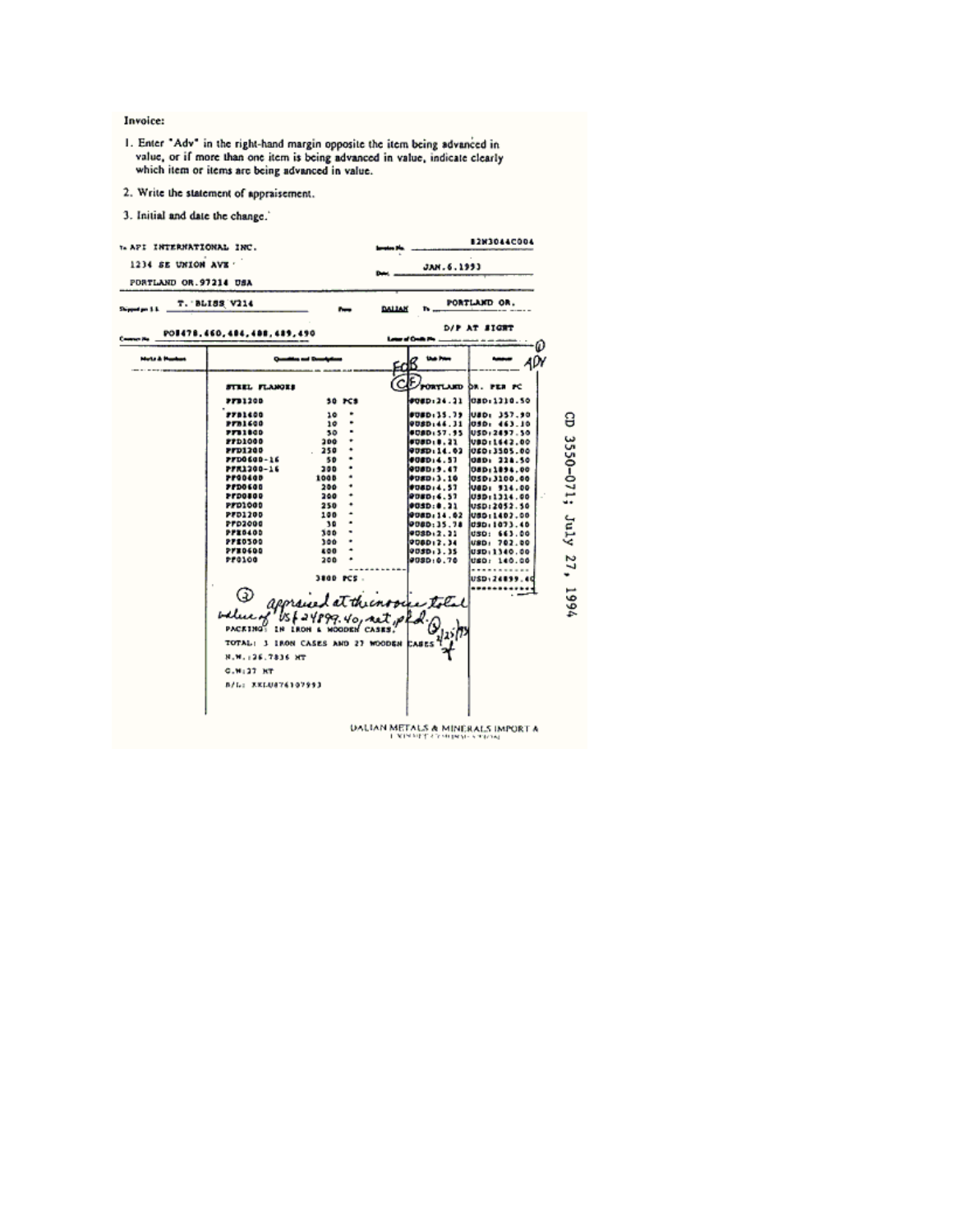- 1. Oraw a line through the incorrect value in Column 33 and enter the correct amount above/below.
- 2. Draw a line through the incorrect duty amount in Column 35 and<br>enter the correct duty above/below.
- ). Correct the MPF and HMF if necessary.
- 4. Enter "RED" in the bottom of Column 33 and enter a check mark<br>In the bottom of Column 34(if you agree with the rate of duty).
- 5. Enter in: Block A, the reason code and your liquidator code;<br>Block B, the ascertained duty; Block D, the ascertained other;<br>Block E, the ascertained total.

| ₩<br><b>IFA THE</b> | $P(\lambda)$ is the set of $\lambda$                                   | ⊙⊶<br>H (i)                                | ⊛⊷⊶               | $\blacksquare$ $\lhd$ there is no<br>$-64$<br>c | <b>FAMILA FOR</b><br><b>MACVO PUIS</b><br>O<br><b>IAC PUB</b> | <b>O</b> <del>Mini</del> te M<br>$100 - 100$ |
|---------------------|------------------------------------------------------------------------|--------------------------------------------|-------------------|-------------------------------------------------|---------------------------------------------------------------|----------------------------------------------|
|                     | NONEYO CAN IN                                                          | ے سے                                       |                   |                                                 | $\sim$                                                        |                                              |
|                     |                                                                        | l ctn                                      |                   |                                                 |                                                               |                                              |
|                     |                                                                        | OTHER ALUM NUM ARTICLES HSPP               |                   | 12 F 3                                          |                                                               | ۱J                                           |
| 001                 | 7616.90.0080                                                           | п                                          | kCS<br><b>98G</b> | $+500 -$                                        | 5.70004                                                       |                                              |
|                     |                                                                        |                                            |                   | C168                                            |                                                               |                                              |
|                     | HERCHANDISE PROCESSING FEE                                             |                                            |                   |                                                 | .19001                                                        | 01<br>J                                      |
|                     | <b>ILEV</b>                                                            | uso                                        | 1582.76           |                                                 |                                                               |                                              |
|                     |                                                                        | <b>TX309115B</b>                           |                   |                                                 |                                                               |                                              |
|                     |                                                                        | 43583912                                   |                   |                                                 |                                                               |                                              |
|                     |                                                                        |                                            |                   | Ω                                               |                                                               |                                              |
|                     | BLOCK 39 SUNNARY:                                                      |                                            |                   |                                                 |                                                               |                                              |
|                     | MERCHANDISE PROCESSING PEE                                             |                                            | 499               | 21.00                                           |                                                               |                                              |
|                     | TOTAL ENTERED VALUE:                                                   |                                            |                   | 1582.76                                         |                                                               |                                              |
|                     |                                                                        |                                            |                   | U<br>HCES                                       | (EDP REF 020893                                               |                                              |
|                     |                                                                        | a Funksiol II Adhenet han                  |                   | ٠                                               | U.S. CUSTOMS USE                                              | <b>TOTALS</b>                                |
|                     | $\overline{\phantom{a}}$<br>, at comes and that this called genre      |                                            |                   |                                                 |                                                               | 6) <del>an</del>                             |
|                     |                                                                        | ۵n                                         | I۴                | 04/999                                          |                                                               | 29.<br>ை                                     |
|                     | n Pat be insulare<br>control persons in a<br>so are the five press, so | ٥n                                         |                   | D                                               |                                                               | 0 <sub>0</sub>                               |
|                     | ---                                                                    |                                            |                   |                                                 | Australian City                                               | ை                                            |
|                     |                                                                        |                                            |                   |                                                 | مهالد                                                         | $\overline{u}$<br>$1 - 1$<br>$\bullet$       |
|                     | a last <del>included</del> to                                          |                                            |                   |                                                 |                                                               | 111<br>93                                    |
|                     | with marketing. All contract on both of same is                        | <b>In the Nice and Actual Memorial Inf</b> |                   | <b>Supervisor Sections, Filip and Date</b>      | 020893                                                        | $\lambda$ TTY - IN - FAC                     |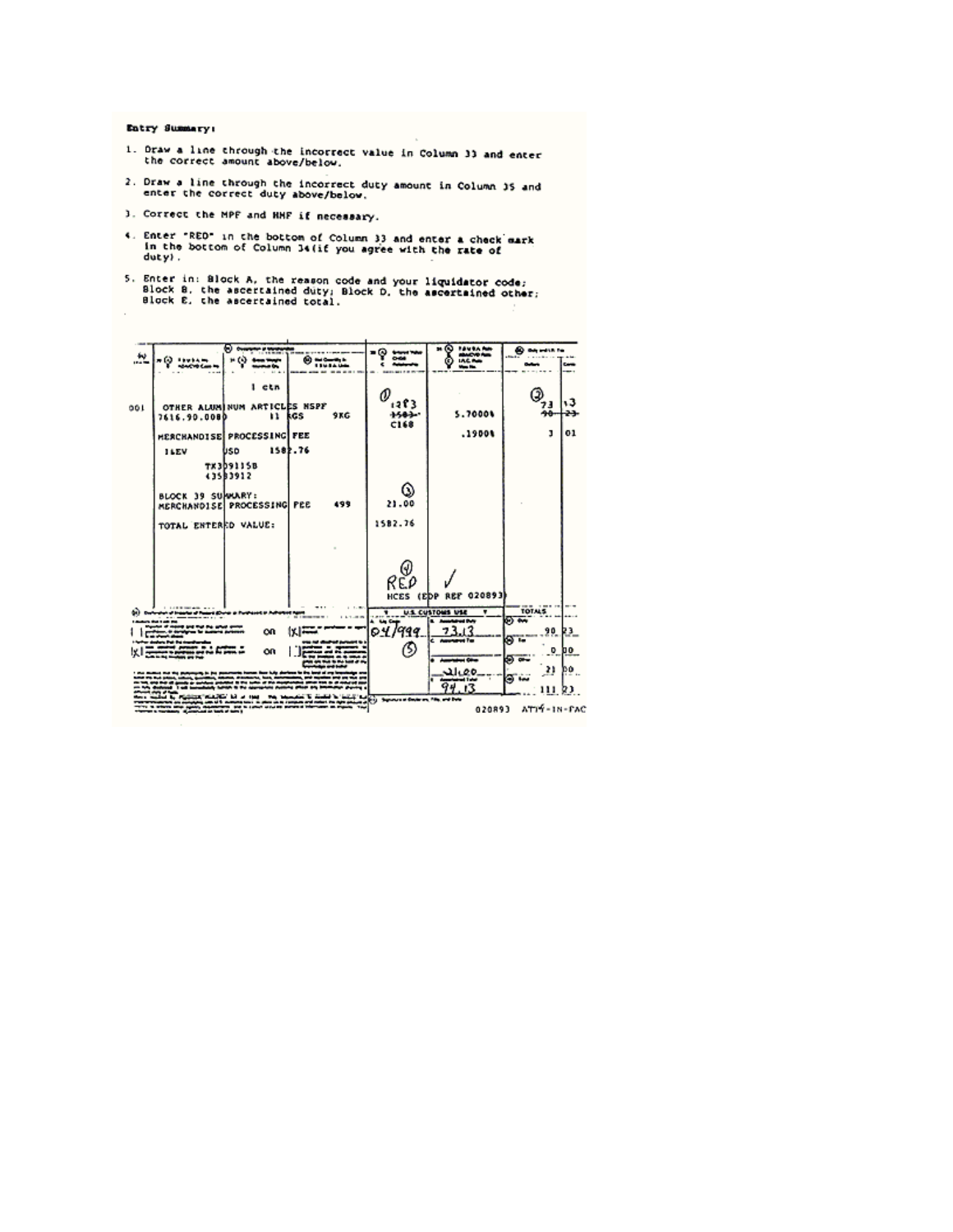- 1. Enter "Red" in the right-hand margin opposite the item being reduced in value, or if more than one item is being reduced in value, indicate clearly which item or items are being reduced in value.
- 2. Write the statement of appraisement.
- 3. Initial and date the change.

| of Eng<br>w. | <b>THE OR PHAINS</b>        | <b>DESCRIPTION</b>                                                                                                                                                                                                                                                                                                                                                                                                                                                                                                                                                                                             | يبوب | <b>WANT PRICE</b>                |                                                                             |
|--------------|-----------------------------|----------------------------------------------------------------------------------------------------------------------------------------------------------------------------------------------------------------------------------------------------------------------------------------------------------------------------------------------------------------------------------------------------------------------------------------------------------------------------------------------------------------------------------------------------------------------------------------------------------------|------|----------------------------------|-----------------------------------------------------------------------------|
|              |                             | $39 - 122$<br>Attní Anneke Moore.<br>Commercial Samples                                                                                                                                                                                                                                                                                                                                                                                                                                                                                                                                                        |      | CIF<br><b>POB-Japan</b>          |                                                                             |
|              |                             | $1 016-1189-00$ Rackmount Kit<br>1.94<br>(Common Part for Arbitrary Waveform Generator: AWG2020)                                                                                                                                                                                                                                                                                                                                                                                                                                                                                                               |      | <b>088 1,582.76 088 1,582.76</b> |                                                                             |
|              |                             | Total :<br>$1$ $0A$                                                                                                                                                                                                                                                                                                                                                                                                                                                                                                                                                                                            |      |                                  | US\$ 1,582.76                                                               |
|              | Net Weight<br>11.0 kg       | NO CHARGE<br>VALUE FOR CUSTOMS PURPOSE ONLY.                                                                                                                                                                                                                                                                                                                                                                                                                                                                                                                                                                   |      |                                  |                                                                             |
|              | FREIGHT<br><b>INSURANCE</b> | This item is exported from Sony/Tektronix Corp. in Japan<br>to Tektronix, Inc. in U.S.A. as the commercial samples.<br>SONY/TEKTRONIX CORPORATION<br>Kimiyoshi Koba<br>Manager,<br>Process Order Hanagement<br>Export Restriction Clause<br>The products indicated as ( " marke   in invoice are authorized by<br>Japanese government for export only to the suthorized country $t = C_{\text{CCO}}$<br>particidating country ) and shall not be shipped to other countries.<br>Reexport from the authorized country requises psior approval by the<br>governadnt of the country, or, Cocom, as adpropriate. . | ω    | US 300-for of the pecked.        | appraised it the corrace<br>$\circledcirc\downarrow\circledcirc$<br>>120/93 |
|              |                             | $-1 - 01 - 1 -$                                                                                                                                                                                                                                                                                                                                                                                                                                                                                                                                                                                                |      |                                  |                                                                             |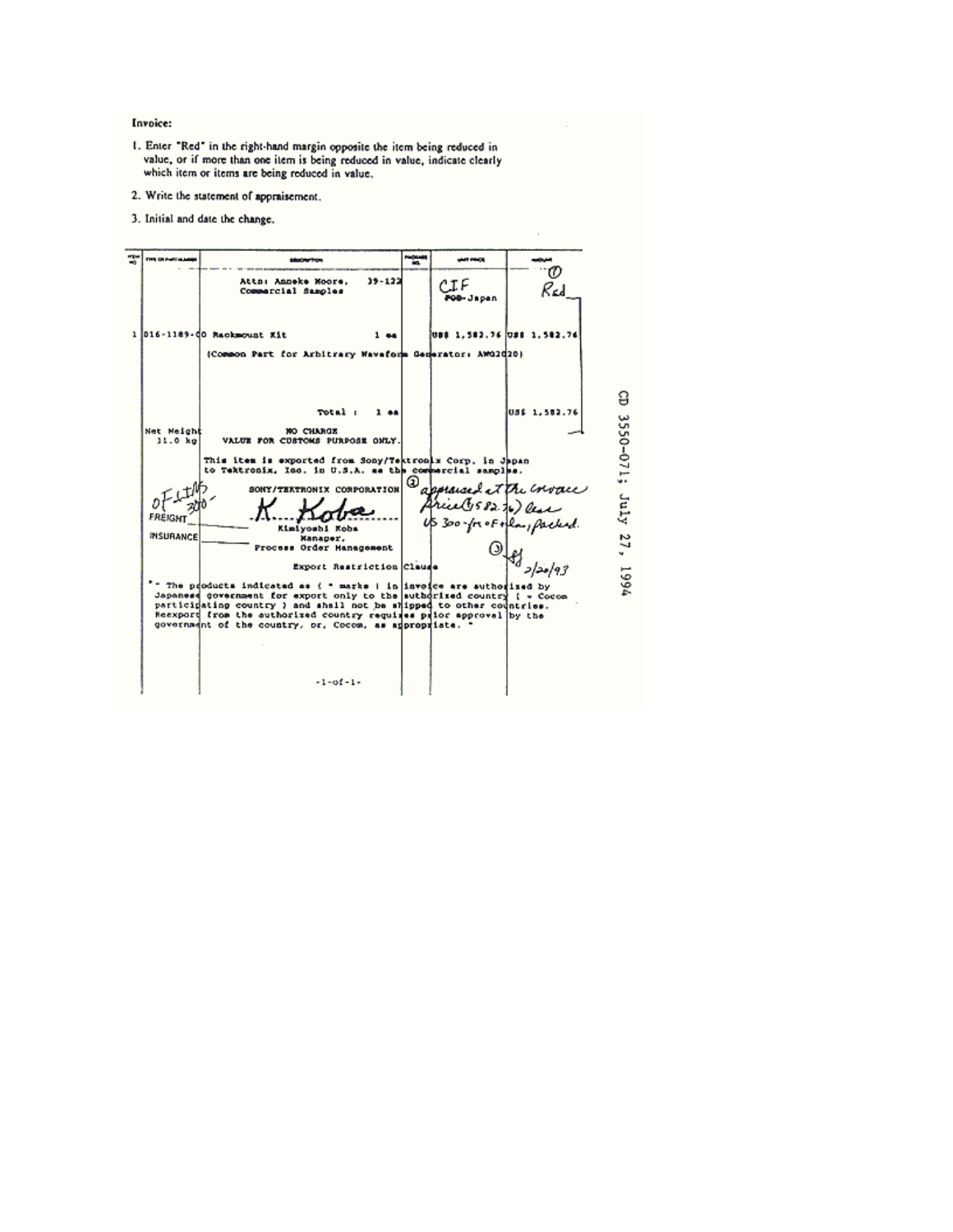- 1. Oraw a line through the incorrect value amount in Column 1)<br>and the incorrect duty amount in Column 15 and enter the<br>correct amounts above/below.
- 2. Correct the MPF and HMF is necessary.
- ). Enter "Currency Conversion (invoice number)" in the blank<br>space under Block A.
- 4. Enter in: Block A, the reason code and your liquidator code;<br>Block B, the ascertained duty; Block D, the ascertained other;<br>Block E, the ascertained total.

| ₩     |                                                                                                        | (1) Systems of Montandist    |                                                                                                               | . မ                                        | tauge fur<br>MACYD Ameri | €<br><b>But over A Fax</b>            |
|-------|--------------------------------------------------------------------------------------------------------|------------------------------|---------------------------------------------------------------------------------------------------------------|--------------------------------------------|--------------------------|---------------------------------------|
| $- -$ | 120112<br>at wii Caas wa                                                                               | *? ===                       | $6 - \cdots$<br><b>TANKA WA</b>                                                                               | $-1$                                       | 6<br>ING Am<br>$\cdots$  | یے                                    |
|       |                                                                                                        | 4 PXG(8)                     | CONTAINING:                                                                                                   |                                            |                          |                                       |
| 001   | Homens leather coats & Backets<br>4203.10.40604                                                        | 108                          | 150NO                                                                                                         | Φ<br>270<br>c                              | 6.00001                  |                                       |
|       | HERCHANDISE PROCESSING FEE                                                                             |                              |                                                                                                               |                                            | .191                     | $\omega_{12}$<br>67                   |
|       | INVOICE VALUE: 6615.00                                                                                 |                              |                                                                                                               |                                            |                          |                                       |
|       | <b>BLOCK39 SUMMARY:</b>                                                                                |                              |                                                                                                               |                                            |                          |                                       |
|       | HERCH. PROC. FEE (HPP)                                                                                 |                              | 499                                                                                                           | 1.00                                       |                          |                                       |
|       |                                                                                                        |                              |                                                                                                               |                                            |                          |                                       |
|       |                                                                                                        |                              |                                                                                                               |                                            |                          |                                       |
|       |                                                                                                        |                              |                                                                                                               |                                            |                          |                                       |
|       |                                                                                                        |                              |                                                                                                               |                                            |                          |                                       |
|       |                                                                                                        |                              |                                                                                                               |                                            |                          |                                       |
|       |                                                                                                        |                              |                                                                                                               | Θ<br>ADY                                   |                          |                                       |
|       |                                                                                                        |                              |                                                                                                               |                                            | U.S. CUSTOMS USE<br>٠    | <b>FOTALS</b>                         |
|       | than i gun tha<br>of school and that the school prove                                                  |                              |                                                                                                               |                                            |                          |                                       |
|       | a more of to instance proposes<br>en allaren<br>n Pal Po Portfordio<br>alad putaat is a puni           | OR                           |                                                                                                               |                                            |                          | 396.<br>90.                           |
|       | the purchase and the the pieces and                                                                    | OR                           |                                                                                                               |                                            |                          | 60) Gra                               |
|       | a distance is not one.<br>$-1$                                                                         | ind taly shadow in the       | کانل شہبا ہے کہ کانل<br>as compared after for in al volume and<br><b>Market Building officer any interest</b> | <b>UTWALLER-</b><br>CFX9<br>ジュータコ          |                          | 21<br>00.<br>கொண்                     |
|       | maked by Painterl Policies by<br>a <del>wakati kuwa wa</del><br>n a mananya di priminsi sebagai sebaga | THE TIME OF A LIGHT A FAMILY | This Showcase is condition to a                                                                               | .<br>Pilipinang at Carlo and Tale and Care |                          | 417<br>90                             |
|       |                                                                                                        |                              | <b>MARNA MENDER EAST</b>                                                                                      |                                            |                          | <b>Continues Entry Hills Indianal</b> |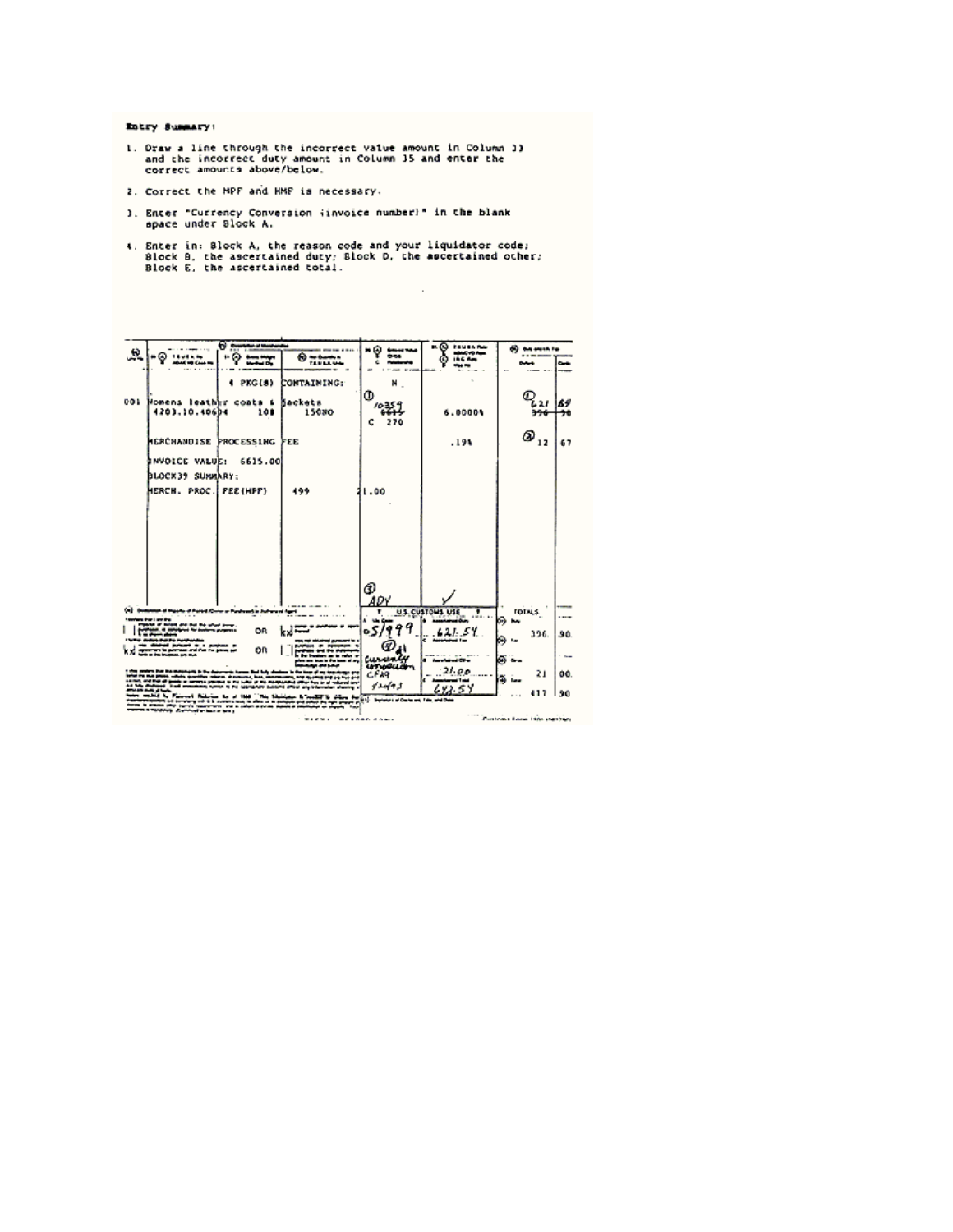$1.$  Enter the appraisal statement on the invoice (include the correct rate of exchange).

2. Initial and date the appraisal statement.

## INVOICE/DELIVERY NOTE

| Quality      |                                          |                |            |                                                                                                     |
|--------------|------------------------------------------|----------------|------------|-----------------------------------------------------------------------------------------------------|
| <b>NAPPA</b> | 49                                       | 0 <sub>0</sub> |            |                                                                                                     |
|              |                                          |                |            |                                                                                                     |
|              |                                          |                |            |                                                                                                     |
|              | Waistcoat Dress<br>$4203.10.$ Yokoy/Gryo |                | Unit Price | <b>Total</b><br>7.550 00<br>$\frac{225}{6635}$<br>O approvidat invoice unit value, seul le podecent |

CD 3550-071; July 27, 1994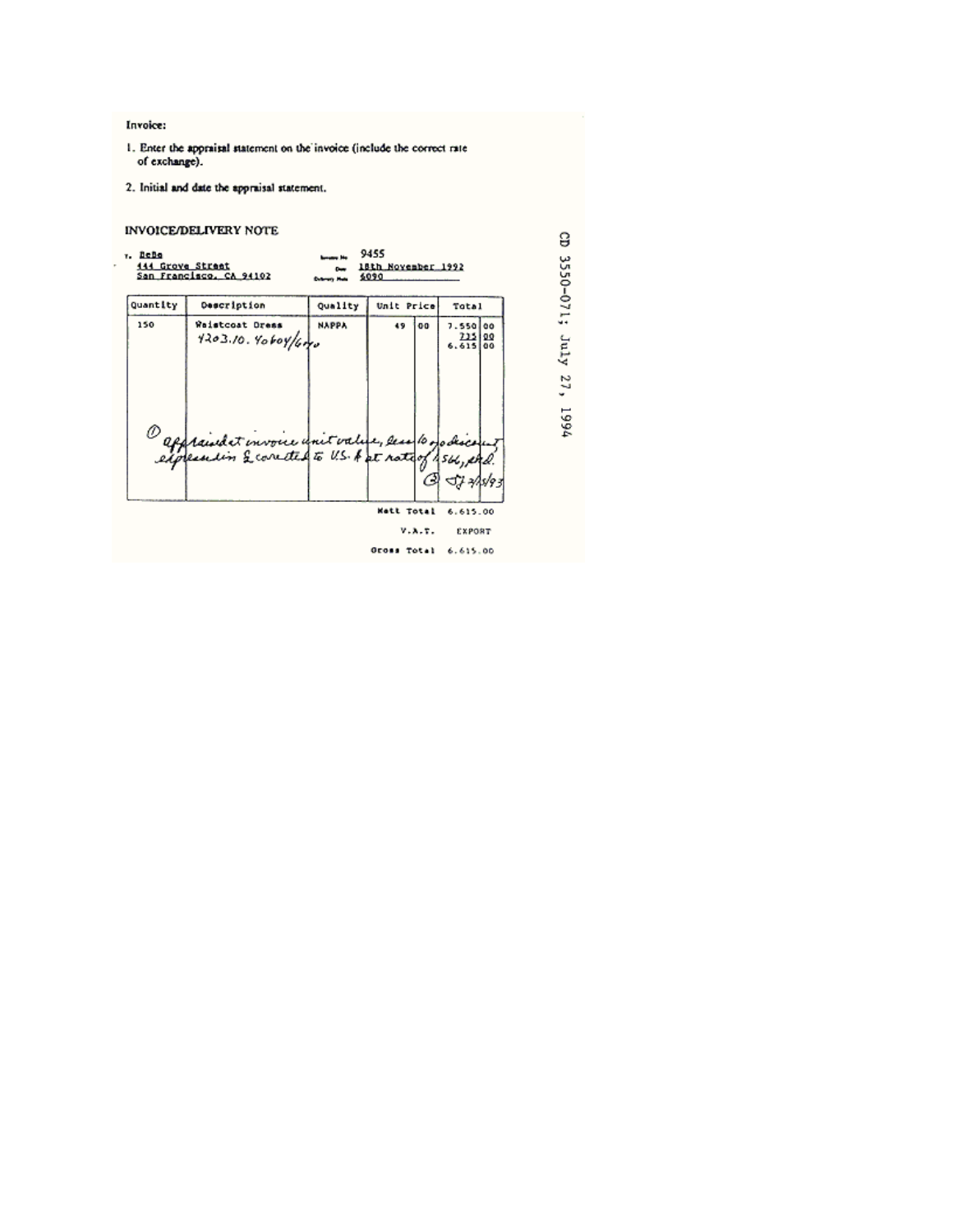- 1. Enter 10% for marking duty in Column 34.
- 2. Enter additional duty in Column 35.
- ). Enter "RA" in bottom of Column 34 and enter check mark on<br>bottom of Column 11(if you agree with the entered value).
- 4. Enter "NLM (line number)" in the blank space under Block A.
- 5. Enter in: Block A, the reason code and your liquidator code:<br>Block B, the ascertained duty; Block D. the ascertained other.<br>Block E, the ascertained total.

|                    | <b>Complete of Hersh</b>                                                                                                                                                    |                                                                   |                                                                                                                |                                                 |                                                 |                     |        |  |  |
|--------------------|-----------------------------------------------------------------------------------------------------------------------------------------------------------------------------|-------------------------------------------------------------------|----------------------------------------------------------------------------------------------------------------|-------------------------------------------------|-------------------------------------------------|---------------------|--------|--|--|
| €u                 | <b>MA - - - - - - -</b>                                                                                                                                                     |                                                                   |                                                                                                                | $(4)$ denoted the $(4)$                         | TANSA POR<br>ABANDAR BAN                        | <b>B</b> by prot to |        |  |  |
| <b>Street Play</b> | (0.1111)<br><b>Advertising County And</b><br><b>CONTRACTOR CONTRACT</b>                                                                                                     | $H(\widehat{A})$ denotes<br><b>Institute City</b><br>1.1111111111 | <b>Gi) no baony n</b><br><b>TRUBA GA</b>                                                                       | 644                                             | Θ<br><b>LAG NAM</b><br>$\overline{\phantom{a}}$ |                     | tants. |  |  |
|                    | HB SE1-92087B                                                                                                                                                               | I6 CTMS                                                           |                                                                                                                |                                                 |                                                 |                     |        |  |  |
|                    | INV 83                                                                                                                                                                      |                                                                   |                                                                                                                |                                                 |                                                 |                     |        |  |  |
|                    | 001 OTHER THERMONMETERS: N/COMBINED                                                                                                                                         |                                                                   |                                                                                                                |                                                 |                                                 |                     |        |  |  |
|                    | 9025.19.0080                                                                                                                                                                | 25                                                                | 100 NO                                                                                                         | 1442                                            | 5.01                                            |                     | 72110  |  |  |
|                    |                                                                                                                                                                             | Merchandise Processing Fee.                                       |                                                                                                                | 102                                             | 0.191                                           |                     |        |  |  |
|                    | 002 OTHR SPEEDOMETERS & TACHOMETER                                                                                                                                          |                                                                   |                                                                                                                |                                                 | 1040                                            | ΝY                  |        |  |  |
|                    | 029.20.40809                                                                                                                                                                | 36                                                                | <b>50 NO</b>                                                                                                   | 2058                                            | <b>PREE</b>                                     |                     | 0100   |  |  |
|                    |                                                                                                                                                                             |                                                                   |                                                                                                                | 147                                             |                                                 |                     |        |  |  |
|                    | Merchàndise Processing Fee                                                                                                                                                  |                                                                   |                                                                                                                |                                                 | 0.191                                           |                     | 3191   |  |  |
| 003                | INDICATOR PANEL, W/LCD'S, SIGNAL                                                                                                                                            |                                                                   |                                                                                                                |                                                 |                                                 |                     |        |  |  |
|                    | 1531.20.0020                                                                                                                                                                |                                                                   |                                                                                                                | 2816                                            | 2.71                                            |                     | 76103  |  |  |
|                    |                                                                                                                                                                             |                                                                   |                                                                                                                | 201                                             |                                                 |                     |        |  |  |
|                    |                                                                                                                                                                             | Merchandise Processing Fee                                        |                                                                                                                |                                                 | 0.191                                           | s.                  | 35     |  |  |
|                    | Block 39 Summary:                                                                                                                                                           |                                                                   |                                                                                                                |                                                 |                                                 |                     |        |  |  |
|                    | <b>Merchandise Processing Fee</b>                                                                                                                                           |                                                                   | 499                                                                                                            | 21.00                                           |                                                 |                     |        |  |  |
|                    | Total                                                                                                                                                                       |                                                                   |                                                                                                                | 21.00                                           |                                                 |                     |        |  |  |
|                    |                                                                                                                                                                             |                                                                   |                                                                                                                |                                                 |                                                 |                     |        |  |  |
|                    | TOTAL ENTERED VALUE                                                                                                                                                         |                                                                   |                                                                                                                | 36.316                                          |                                                 |                     |        |  |  |
|                    |                                                                                                                                                                             |                                                                   |                                                                                                                |                                                 | Æ                                               |                     |        |  |  |
|                    |                                                                                                                                                                             |                                                                   |                                                                                                                |                                                 |                                                 |                     |        |  |  |
|                    |                                                                                                                                                                             |                                                                   |                                                                                                                |                                                 |                                                 |                     |        |  |  |
|                    | (n) Benezen al Imperio al Regel d'Imperio Particulari in Automatica                                                                                                         |                                                                   |                                                                                                                | ٠                                               | <b>U.S. CUSTOMS USE</b>                         | <b>TOTALS</b>       |        |  |  |
|                    | an that it are the<br>to at most and the the small sun                                                                                                                      |                                                                   |                                                                                                                |                                                 | American Mode                                   | 59 en               |        |  |  |
|                    | . or monogram the dustrial purpose of<br>a para mas                                                                                                                         | ÔЯ                                                                |                                                                                                                | <b>944</b>                                      | 1177.13                                         | $9 - 11811$         |        |  |  |
|                    | who dates his he nested                                                                                                                                                     |                                                                   |                                                                                                                | num                                             |                                                 |                     |        |  |  |
|                    | nas albumod (policiet) ta și pontinus de<br>Agricultura pontinus pre mai fu preceptu<br><b>SUR IN FORMADES DO FOR</b>                                                       | OR                                                                | . <del>. .</del> .                                                                                             | oo i                                            |                                                 | $8 - 0.100$         |        |  |  |
|                    |                                                                                                                                                                             |                                                                   | a ma la fia tast el re                                                                                         | <b>CF 29</b>                                    | nas Bene<br>144.20                              |                     |        |  |  |
|                    |                                                                                                                                                                             | a, Karon. Rod Koly dhelmo in Pa, Jaar al my l                     | he Fox Africa, volume, accretions, relation, drambia 10, folds, distributions, and disciplies and and that and |                                                 | 1.1.0.<br>---                                   | 211a                |        |  |  |
|                    | and that all graving as surveyer, growing in the under all that promptation saling in<br>the stational is not promptured, however to the appropriate shadered affair any is |                                                                   |                                                                                                                | りんきかえ                                           |                                                 | paj <sub>inte</sub> |        |  |  |
|                    | , maked to Panish Audion in a 1995. The Minimum is the or to                                                                                                                |                                                                   |                                                                                                                |                                                 |                                                 | 169 13              |        |  |  |
|                    | terms in schools give apprais components, and in colora scarces stational programme and                                                                                     | t im termişme sak bi b. azərana hist. Af Affer al-B-bi            |                                                                                                                | <b>IQ</b> Digestors of Uncharact, Title, and Or |                                                 |                     |        |  |  |
|                    | me a modeling. Karenaal in back of last i                                                                                                                                   |                                                                   |                                                                                                                |                                                 |                                                 |                     |        |  |  |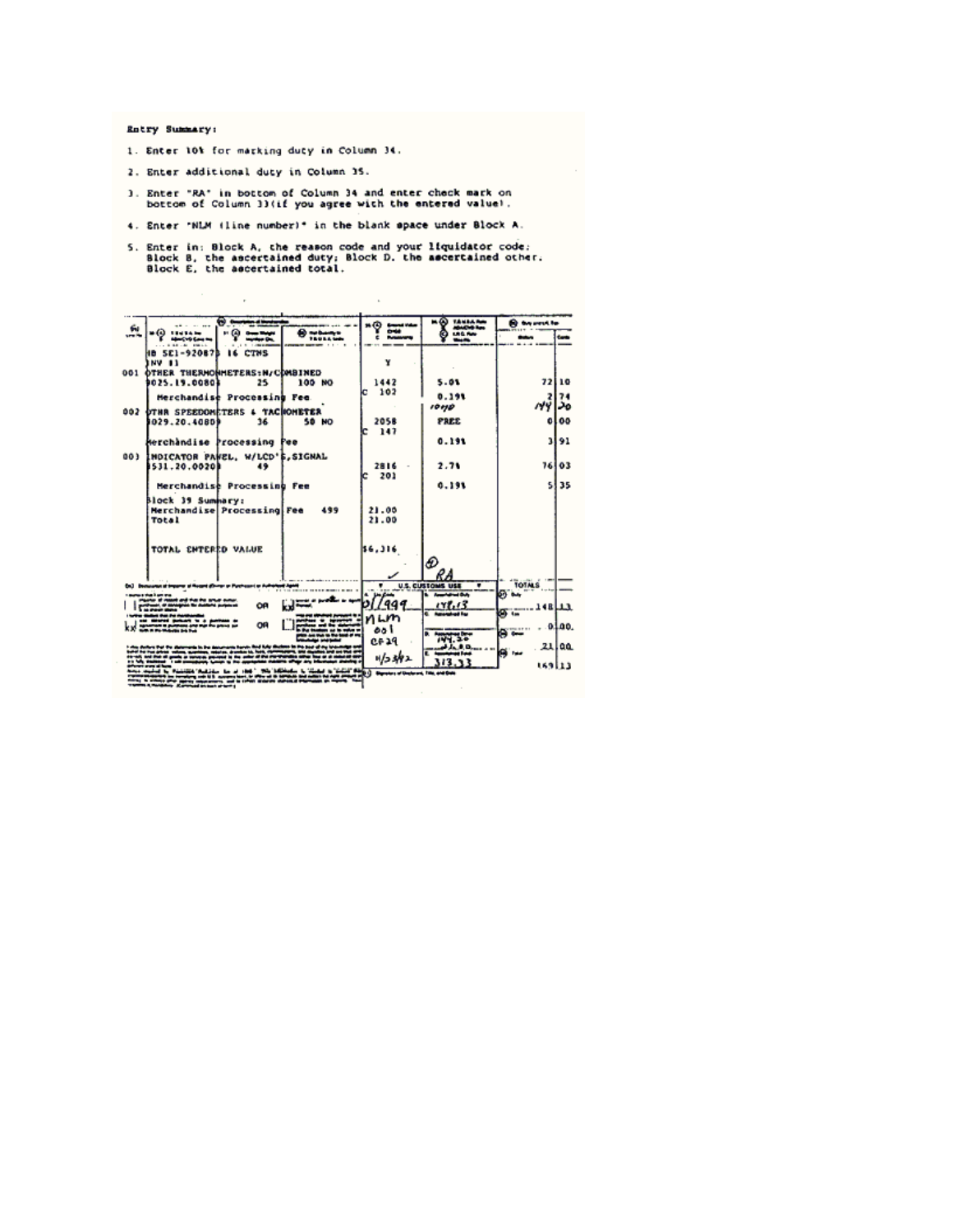- 1. Enter the notation "Merchandise entered the U.S. Commerce unmarked or not legally marked and cannot be redelivered."
- 2. Enter "NLM" and "plus 10% marking duty."
- 3. Enter  $"RA"$  in the right-hand margin amd indicate to which item or items it applies.
- 4. Initial and date the change.

| 1 January party                                                 |                                                                    |                                                                             |
|-----------------------------------------------------------------|--------------------------------------------------------------------|-----------------------------------------------------------------------------|
| <b>SAME AS ABOVE</b>                                            |                                                                    |                                                                             |
| COMMISSION AIRPORT                                              | $0$ and denotes the $0$<br>PORTLAND, OREGON                        | @ 14/993<br>Φ                                                               |
| $\sigma$                                                        | Tabulus on at show!                                                | morehanding entered the U.s. Commerce<br>WHAT YOU & CARRET DE KALELINTED    |
| (1) Morta and numbers of PHOS                                   |                                                                    | <b>DOM</b> NO                                                               |
| <b>SII</b><br>PORTLAND, ORDGON                                  | 2091483<br><b>EXHAUST TEMPERAT</b><br>INMALOG BTG'SI 9025.19,00804 | Tlomomerhing duty<br>100 pcs. #sit.42<br>US\$1,442.00<br><b>GUAGES</b><br>ទ |
| PART NO. APH<br>1011505<br>0'TY:50 PCS                          | DIGITAL TACHOMETERS                                                | \$41.15 US\$2,057.50<br>$50$ pcs.<br>9029.204080                            |
| C/T11-8<br>HADE IN KOREA<br><br>- ditta-                        | 2011505<br>ANALOG PANEL METERS.<br>1 1/2" "W" Series, InA. 44 ohms | 3550-071<br>\$7.04 US\$2,816.00<br>$400$ pcs.                               |
| PART NO. ETG                                                    |                                                                    | 9531. 20.00203<br>                                                          |
| PO11483<br>0'TY:20 PCS<br>$C/T19 - 13$<br>-----<br>- ditta-     | TOTAL:<br>16 cartons                                               | July<br>550 pcs.<br>US\$6,315.50<br><b>FOB KOREA</b><br>I+EV                |
| <b><i>FART NO. TACHOMETERS</i></b><br>0'TY: 20 PCS<br>C/T414-16 |                                                                    | 27                                                                          |
|                                                                 |                                                                    | 7994                                                                        |
|                                                                 |                                                                    | SUMMIT CO., LTD.                                                            |
| GM ⊭d                                                           | K.P.O. BOX 720 SEOUL, KOMEA<br>"YUILTHERMO" SEOUL                  | Y.D. LEG. PRESIDENT                                                         |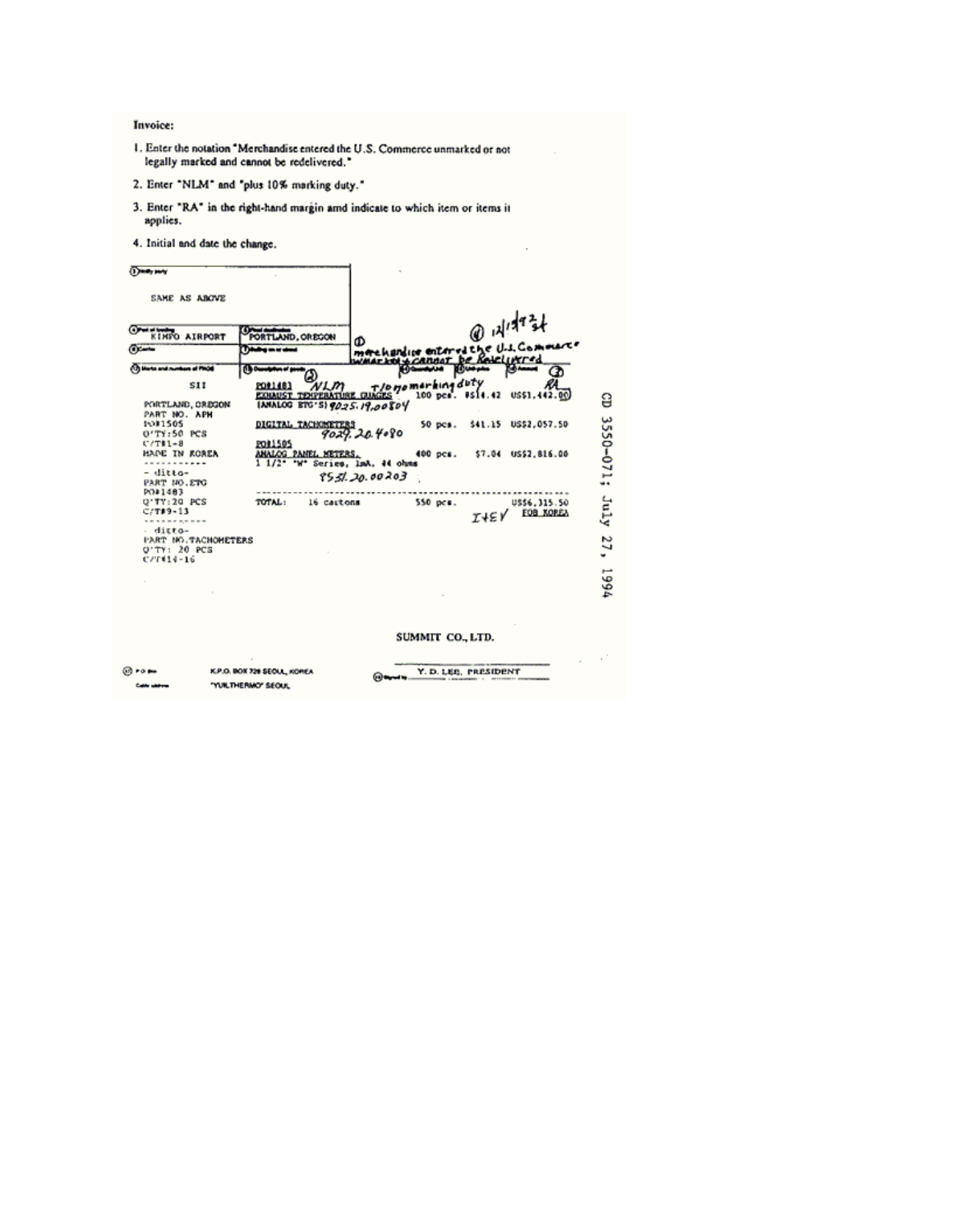- i. Notate the type of error on the entry summary.
- 2. Draw a line through the incorrect item and enter the correct<br>information above or below.
- 3. Enter "RA" or "RR" in Column 34 and/or enter "ADV" or "RED" in<br>Column 33 if applicable.
- 4. Enter the correct duty amount in Column 35.
- S. Correct the MPF and RMF if necessary.
- 6. Enter in: Block A, the reason code and your liquidator code:<br>Block B, the ascertained duty; Block D, the ascertained other:<br>Block E, the ascertained other.

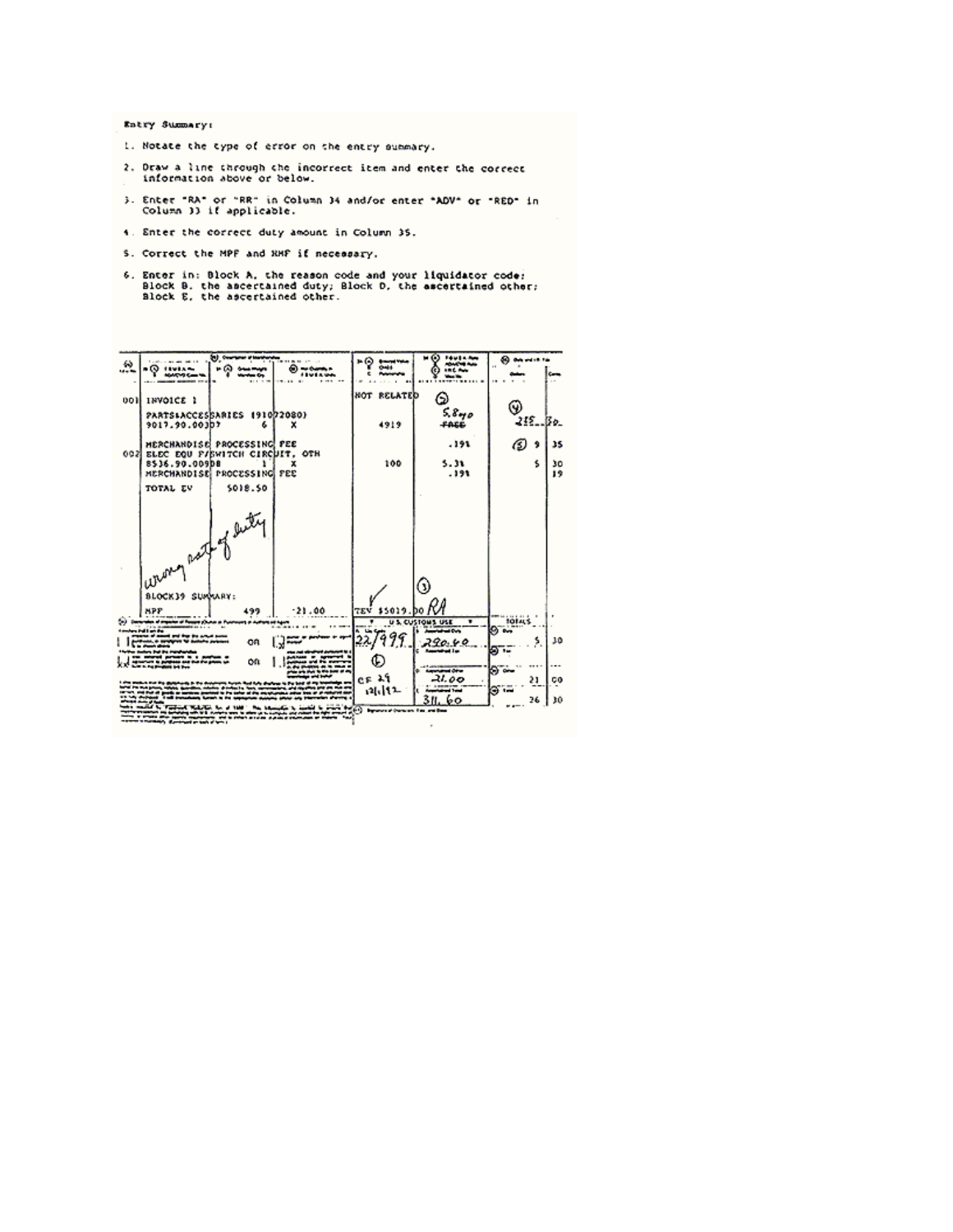1. Make any necessary notations or corrections on the invoice.

2. Initial and date the invoice.

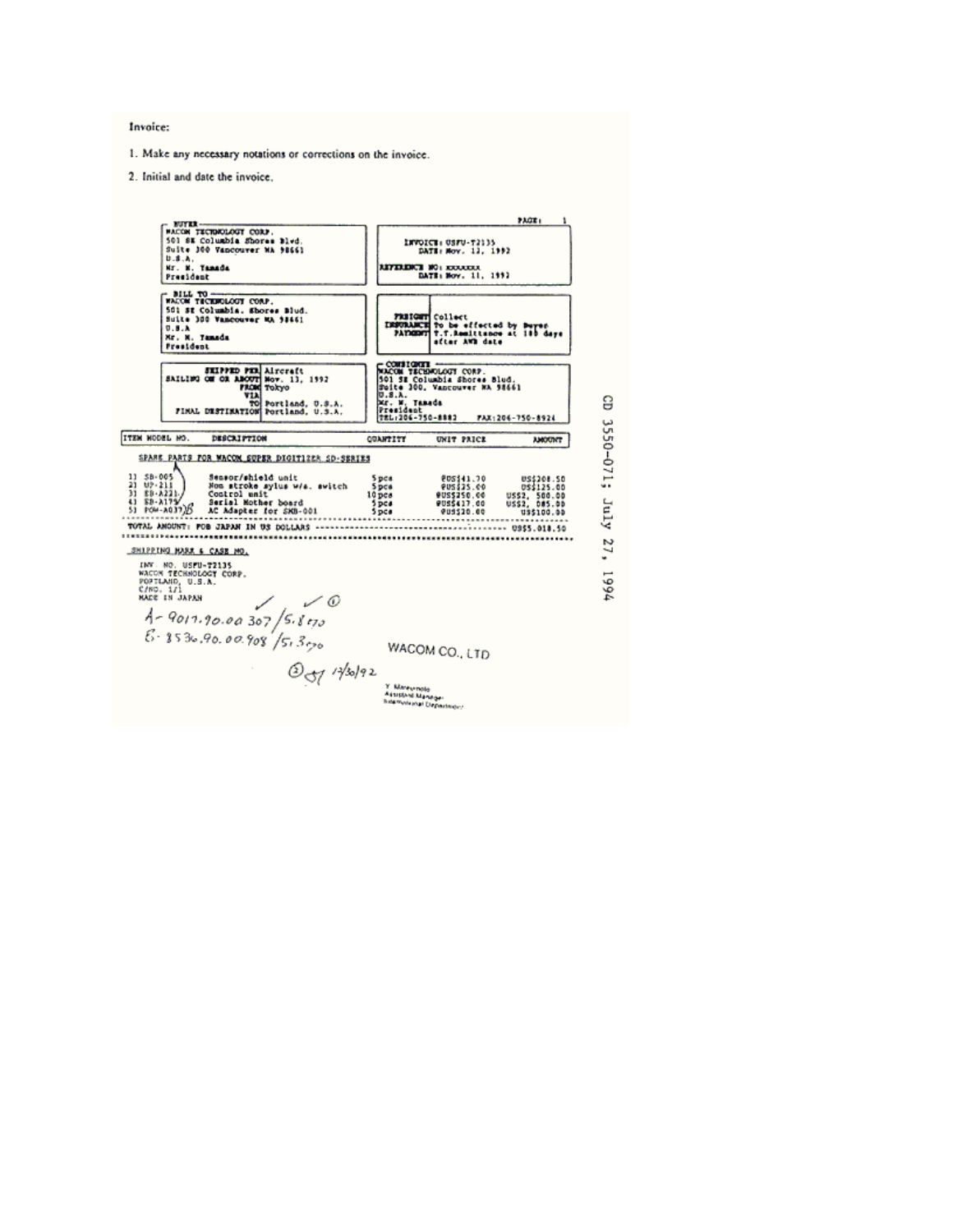- 1. Draw a line through the incorrect dumping rate in Column 34 and enter the correct rate above/below.
- 2. Draw a line through the incorrect amount of dumping duty due<br>in Column 35 and enter the correct amount above/below.
- ). Correct the Block 39 summary amounts.
- 4. Enter the message number on the entry summary.
- 5. Enter in: Block A, the reason code and your liquidator code;<br>Block B, the ascertained duty: Block D, the ascertained other;<br>Block E, the ascertained total.

 $\mathbf{I}$ 

|           | (N) Constant of Services                                                                                                                                                                                                                                                                                                                                                                                                                                                                                            |                                                                                                                                                                                                                                                              |                                   | <b>*0 kww</b>                                                                                                                | HO TEULAND<br>ADACYS A                                                                                                         | <b>@</b> <i><b><u>An welt</u></b></i>                                                                                 |                               |
|-----------|---------------------------------------------------------------------------------------------------------------------------------------------------------------------------------------------------------------------------------------------------------------------------------------------------------------------------------------------------------------------------------------------------------------------------------------------------------------------------------------------------------------------|--------------------------------------------------------------------------------------------------------------------------------------------------------------------------------------------------------------------------------------------------------------|-----------------------------------|------------------------------------------------------------------------------------------------------------------------------|--------------------------------------------------------------------------------------------------------------------------------|-----------------------------------------------------------------------------------------------------------------------|-------------------------------|
| Ω.<br>. . | ≖⊙<br><b><i>ESVEA </i></b><br><b>NOWEVE CARE TO</b>                                                                                                                                                                                                                                                                                                                                                                                                                                                                 | *0 <del></del><br><b>Working Ox</b>                                                                                                                                                                                                                          | <b>Command</b><br><b>FRUSA UM</b> | 0-94<br>٠<br>----                                                                                                            | <b>IACAN</b><br>$\sim$                                                                                                         |                                                                                                                       | ten.                          |
|           | (1 NV 1 HY - 9 1 - 7 9)<br>bo i<br><b>CREF1227105</b><br>001 COL TV RECEINER, W/PICTL<br>8528.10.8012D<br>A-580-008-000                                                                                                                                                                                                                                                                                                                                                                                             | 4950<br>MERCHANDISE PROCESSING FEE -<br><b>ISARBOR HAIMTENANCE FEE</b><br>Mesara no 3050116<br>121000.00 HET INV VAL                                                                                                                                         | 21 CH<br>1100 NO                  | 121000<br>C2902<br>н                                                                                                         | Ю<br>51.<br>ふしろっぱ ラーフラル<br>.171<br>.1251                                                                                       | 391<br>6050<br>4585<br>205<br>151                                                                                     | រឹះ<br>40<br>70<br>25         |
| αı        | MANIFEET OTY:<br>BLOCK 39 SUMMARY:<br>ANTIQUMPING<br>FOTAL:<br><b>عالا شو ا آب</b><br>to all result and that the propriationals.<br>, a magnes in summe popular<br><b>. 1799 MAI</b><br><b>Bullet for the Australian</b><br>wis Minimal Jurisdict is a publicate o<br>an't be journ't was ontail that the primat bad<br>SOR IS MY FRANCH AND FOR<br>t and the of gouts in burning prov<br>the distances . ) with biologically harrow to the superplace moving attempt any p<br>T I TERRITO REALIZZAR DI SAN 2 SAN E | 550 CTNS<br>121000.00 TOTAL ENT VAL<br>DUTY<br>HERCHANDISE PROCESSING PEE 499<br>HARBOR HAINTENANCE FEE<br>4, 4,<br>Maarte di Pastani Khemat ay Paralalanti ini Palitanist Paperi<br><b>OR</b><br>OR<br>THE R. P. LEWIS CO., LANSING, MICH. 49-14039-1-120-2 | 012<br>501                        | ω<br>4392.30<br>1505-90<br>205.70<br>151.25<br>$+942.85$<br>٠<br>999<br>Đ<br><b>A</b><br>Services of Contened, The and Color | 19749.25<br>U.S. CUSTOMS USE<br>٠<br>والراز فهماوسيط<br>6.50.00<br><b>Northerne Core</b> r<br>749.25<br>عسدة عبد<br>10 194. 25 | <b>FOTALS</b><br><b>DO MY</b><br>$--6050-00$<br>55 Fe<br>۰<br>5 w <del>.</del><br>4942<br>$\rightarrow -$<br>10992 85 | 00<br>85<br><b>CONTRACTOR</b> |
|           |                                                                                                                                                                                                                                                                                                                                                                                                                                                                                                                     |                                                                                                                                                                                                                                                              |                                   |                                                                                                                              |                                                                                                                                | <b>Brac</b> machine<br>π                                                                                              |                               |